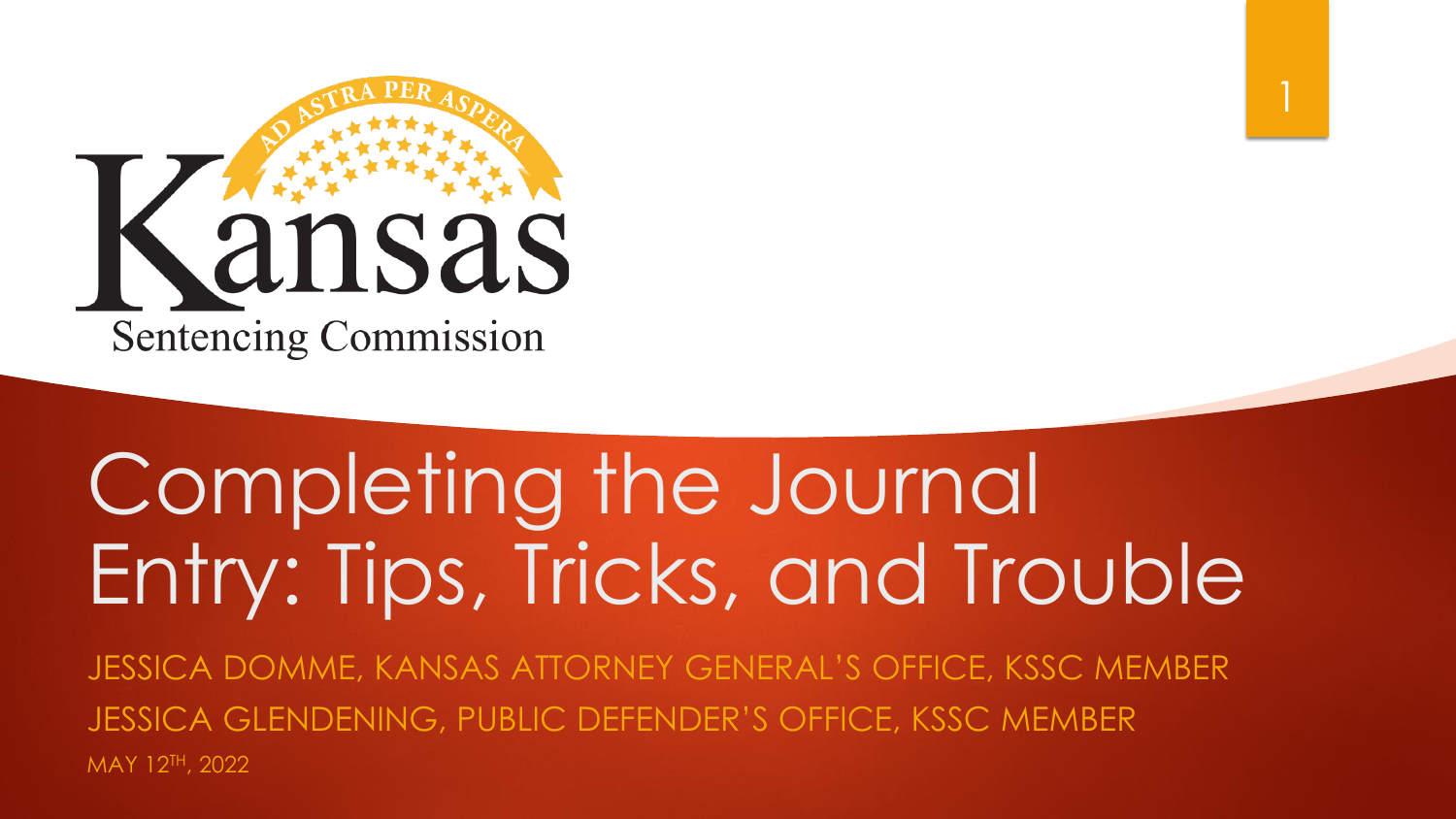

#### Sign up for email alerts [here](https://public.govdelivery.com/accounts/KSSC/subscriber/new)!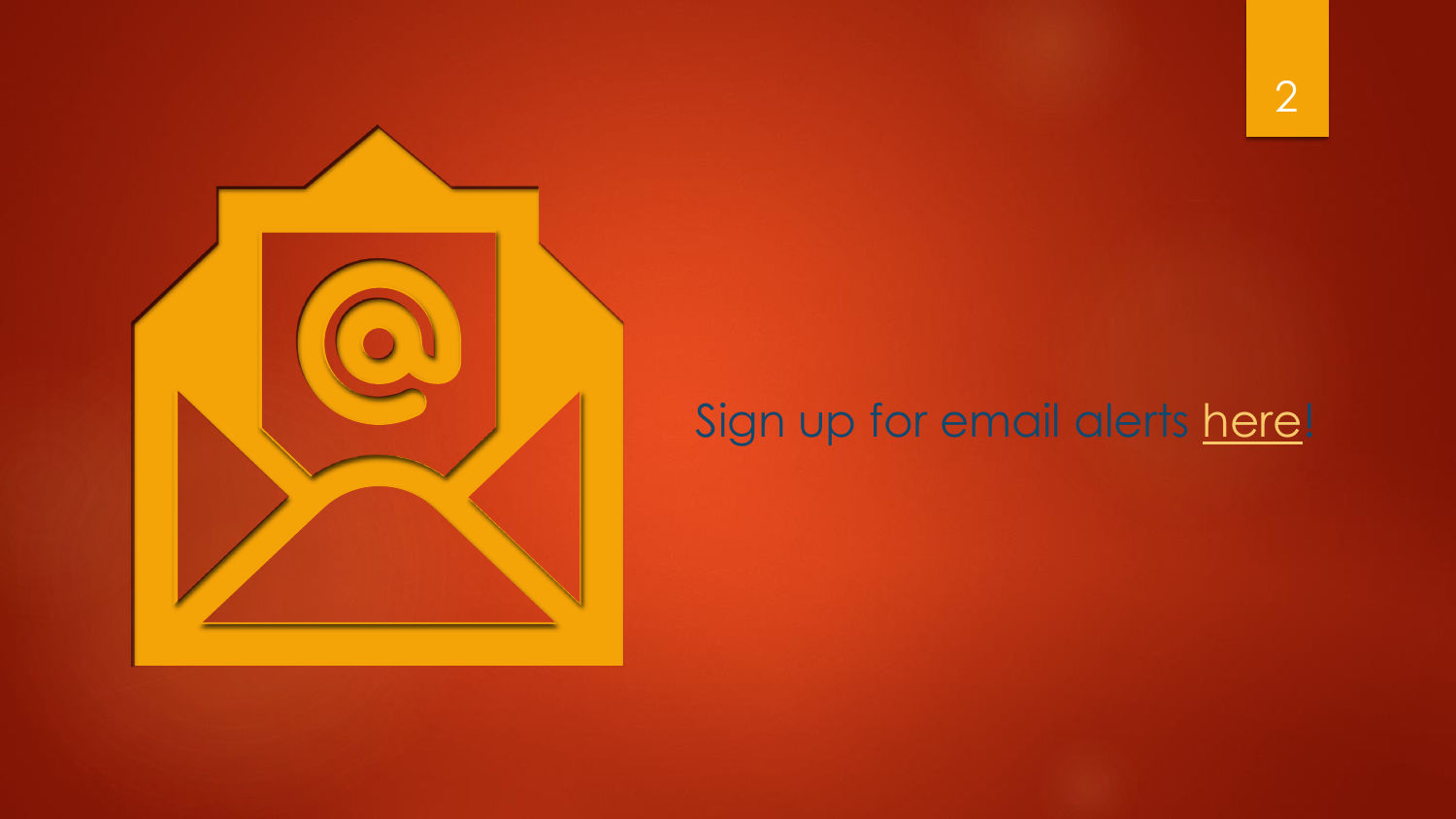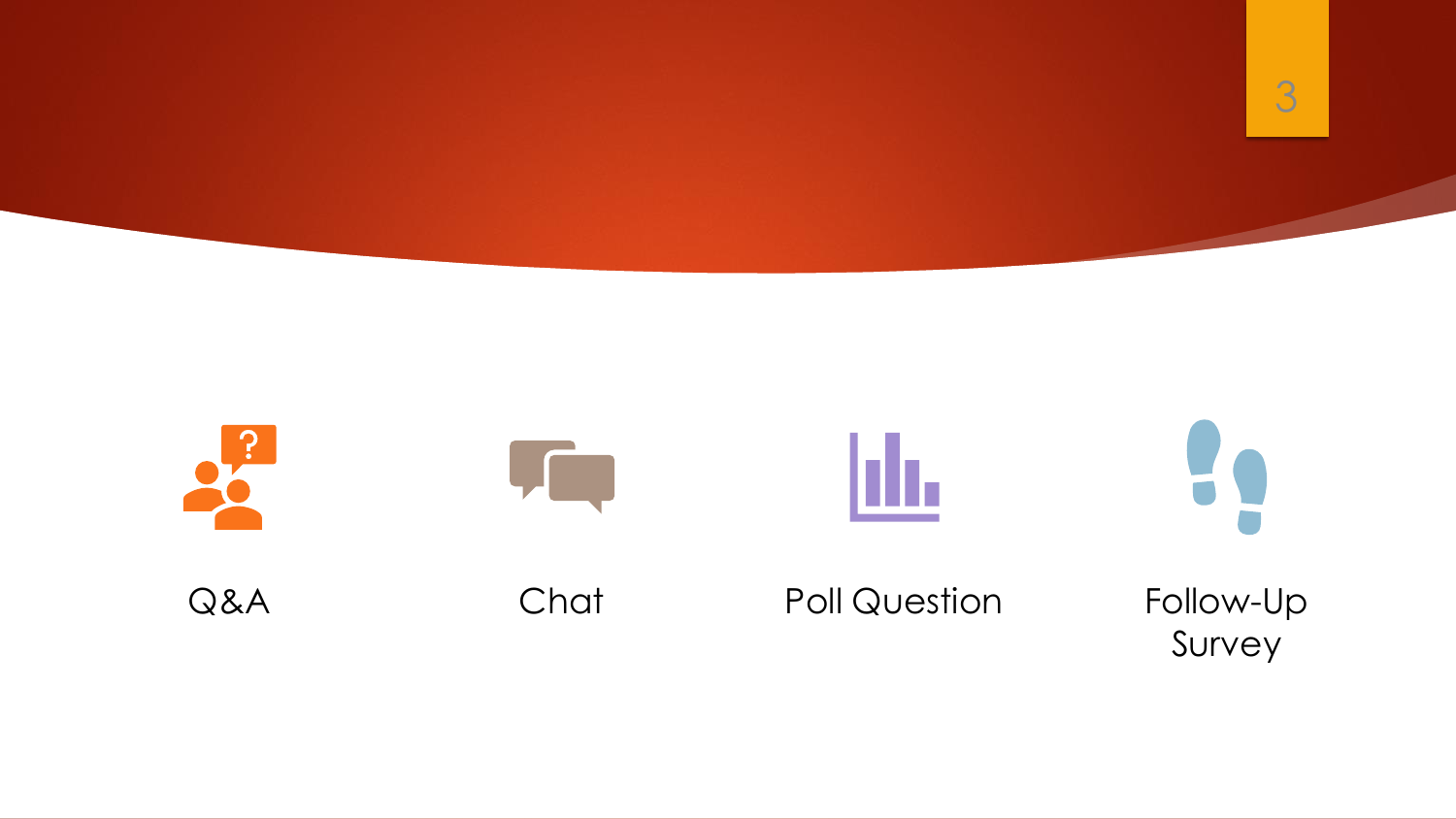## **Overview**

#### **Journal** Entry Basics

**Completing** the Journal **Entry** 

# FAQ & Q&A

4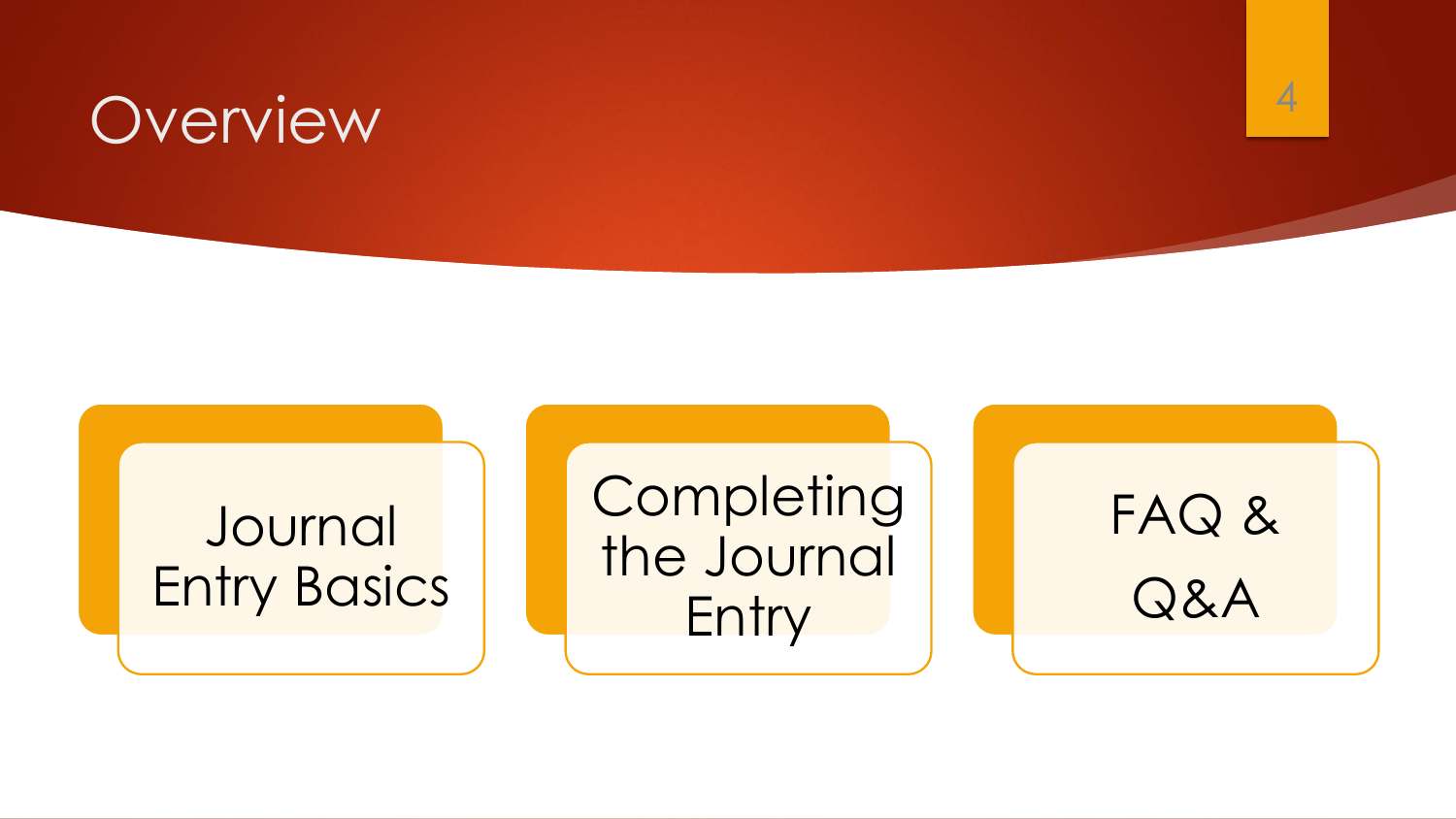# What do you do once you receive the PSI?

5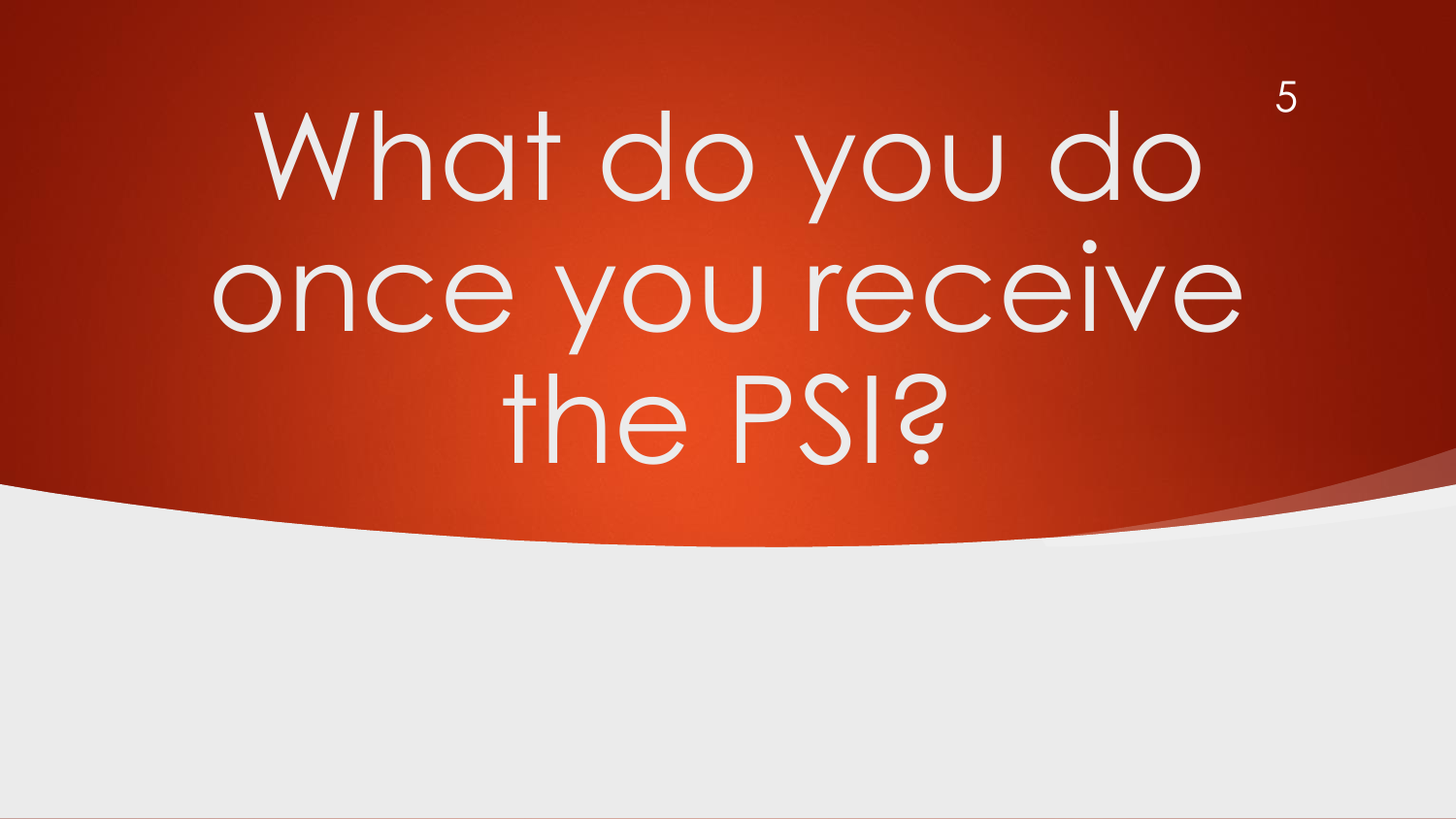# How is a defendant's sentence determined?

#### [Nondrug](https://cdn.oits.ks.gov/media/docs/sentencinglibraries/2021-forms/2021-forms/2021_nondrug_grid.pdf?sfvrsn=6c6e39_3) grid and [drug](https://cdn.oits.ks.gov/media/docs/sentencinglibraries/2021-forms/2021-forms/2021_drug-grid.pdf?sfvrsn=d8e7013c_3) grid charts

6

- •Special Rules
- •Is there a plea agreement?

Who is responsible for confirming criminal history?

• If there is a question about a prior conviction, what should you do?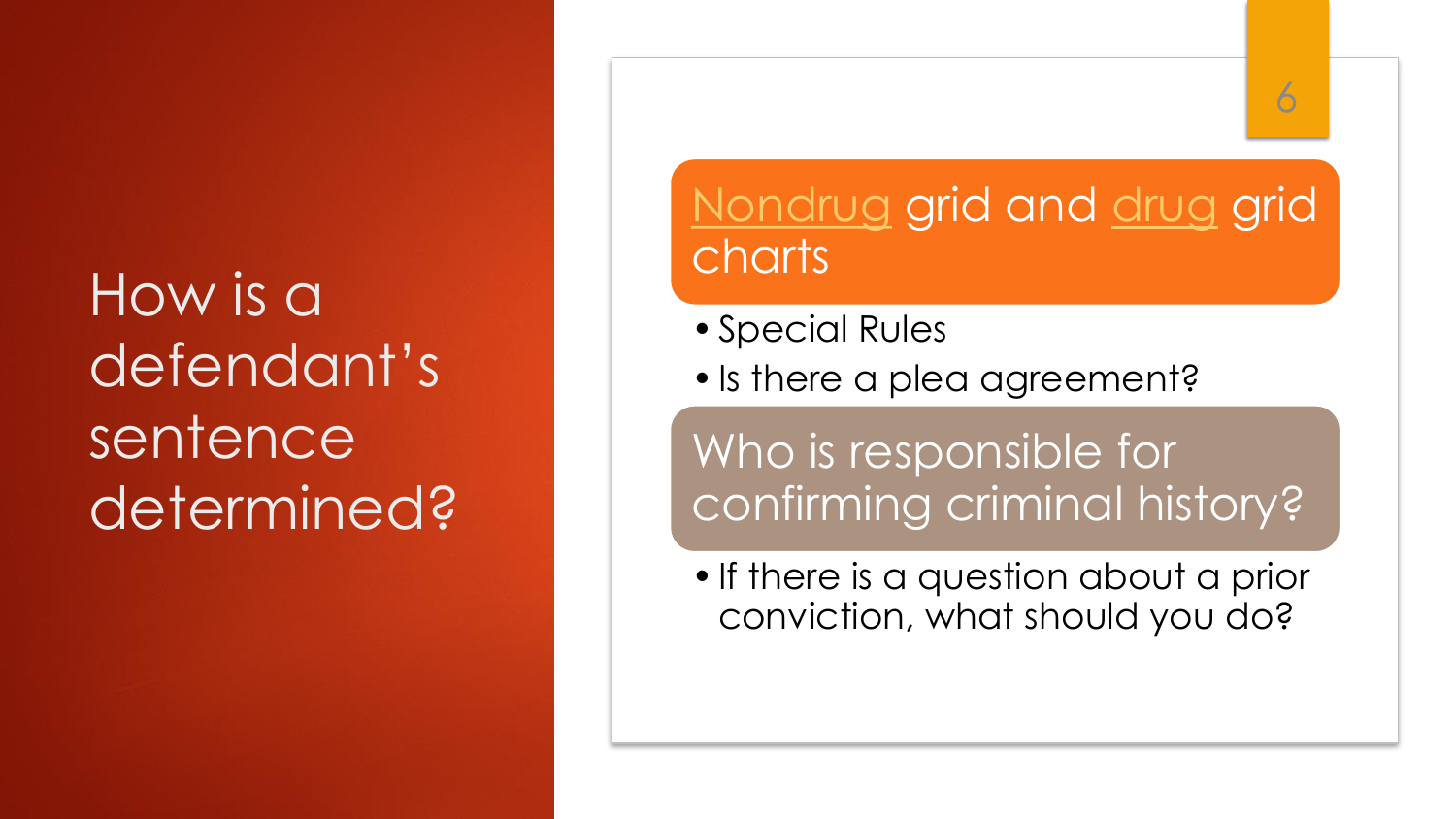VERIFYING CRIMINAL HISTORY

7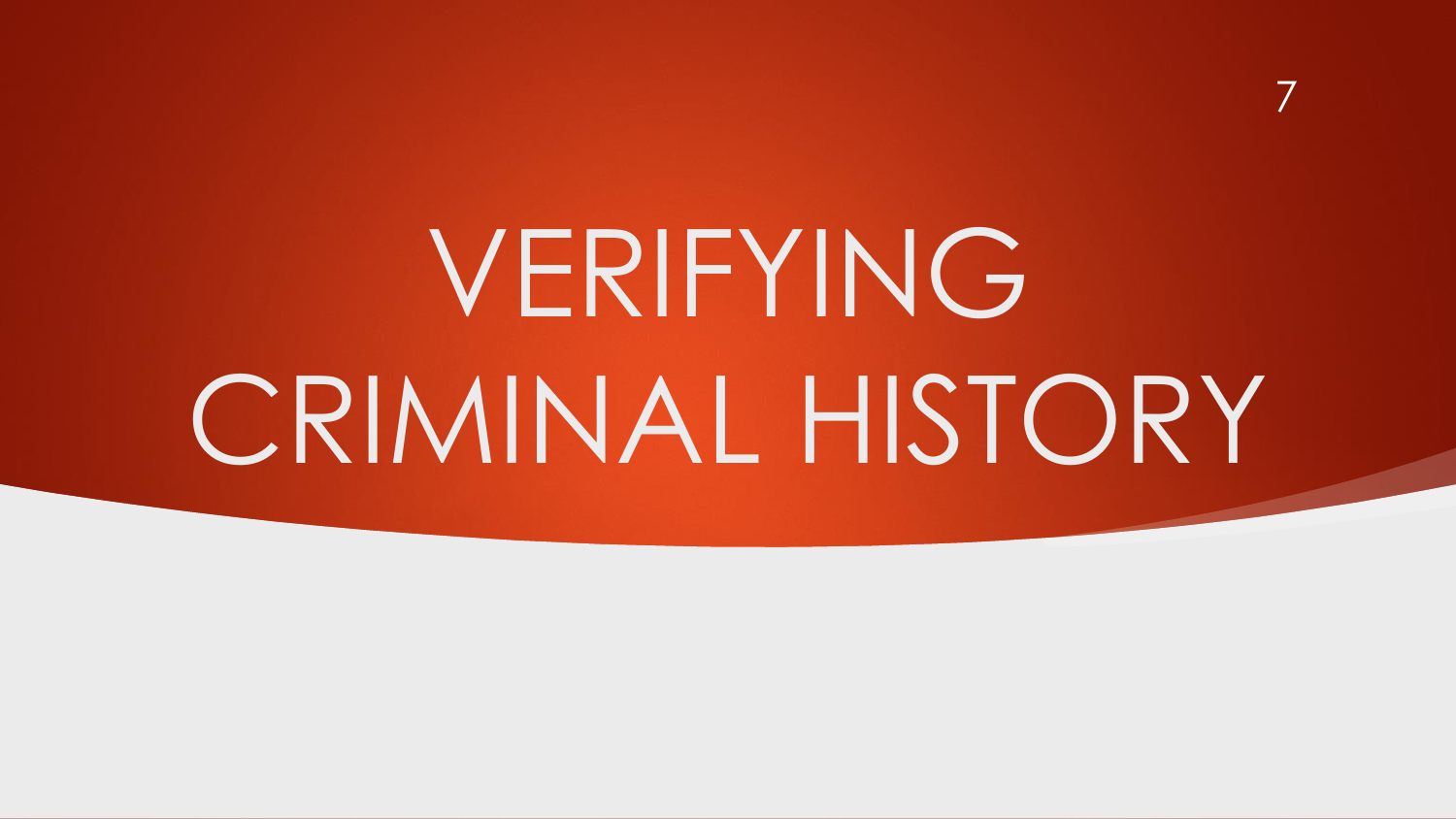Roadmap: How to classify prior out of state convictions

#### 1. FELONY OR MISDEMEANOR?

2. PERSON OR NON -PERSON CRIME?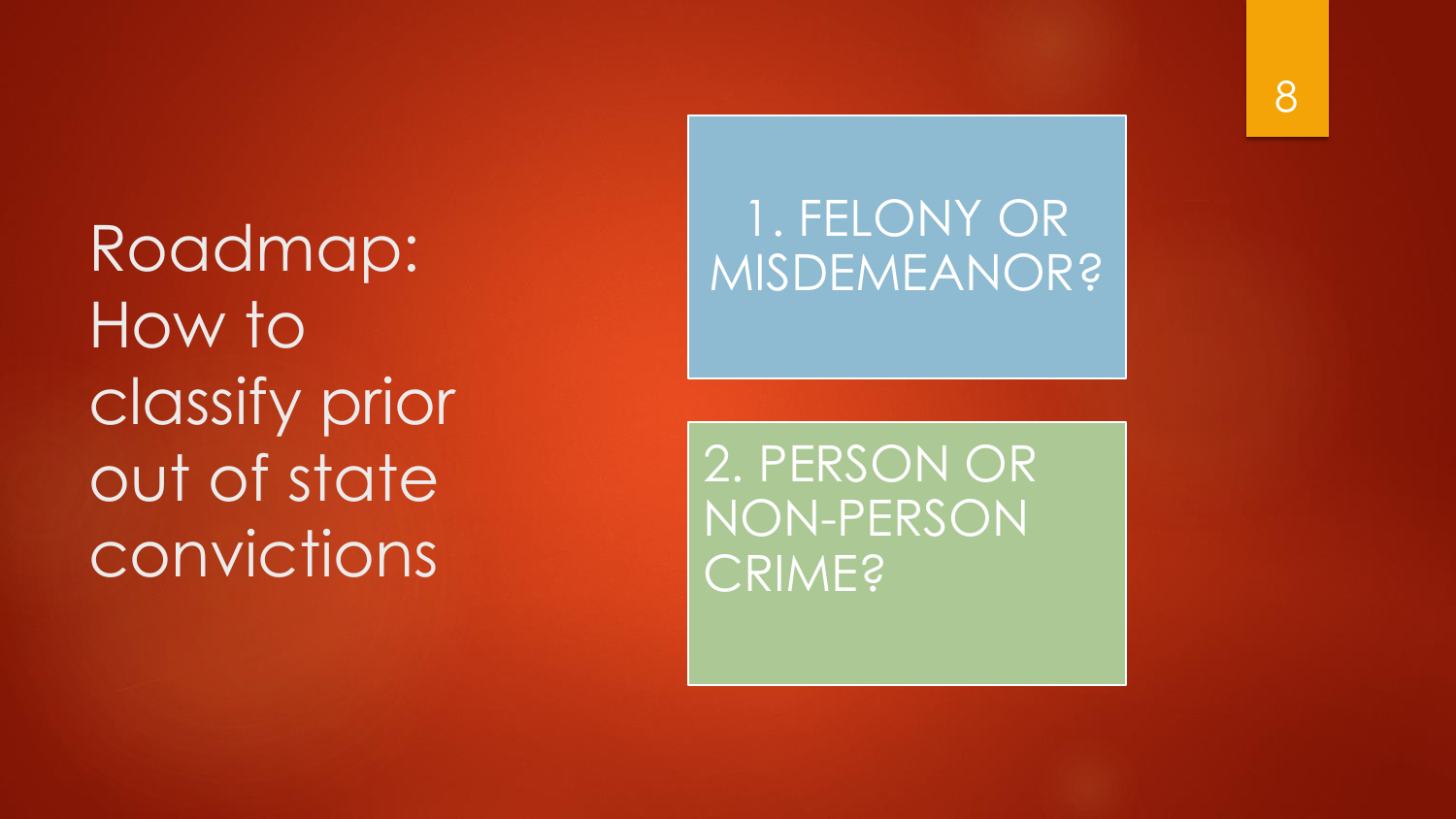### OUT OF STATE CONVICTION: FELONY OR MISDEMEANOR IN KANSAS?

| Felony in convicting<br>jurisdiction                                             | Felony in Kansas                                                                                                               |                                                                                                                   |                                                                                                                   |
|----------------------------------------------------------------------------------|--------------------------------------------------------------------------------------------------------------------------------|-------------------------------------------------------------------------------------------------------------------|-------------------------------------------------------------------------------------------------------------------|
| Misdemeanor in<br>convicting<br>jurisdiction                                     | Refer to the comparable KS<br>misdemeanor (A,B,C) in effect<br>the date the current crime of<br>conviction committed           | If comparable KS<br>offense is a felony,<br>then conviction<br>treated as class A<br>misdemeanor                  | If no comparable<br>KS offense in<br>effect date of<br>current crime of<br>conviction<br>committed, do<br>not use |
| Not classified as a<br>misdemeanor or<br>felony in<br>convicting<br>jurisdiction | Refer to the comparable KS<br>offense in effect date of current<br>crime of conviction to classify as<br>felony or misdemeanor | If no comparable<br>KS offense in<br>effect date of<br>current crime of<br>conviction<br>committed, do<br>not use |                                                                                                                   |

#### **See K.S.A. 2021 Supp. 21-6811(e)(2)**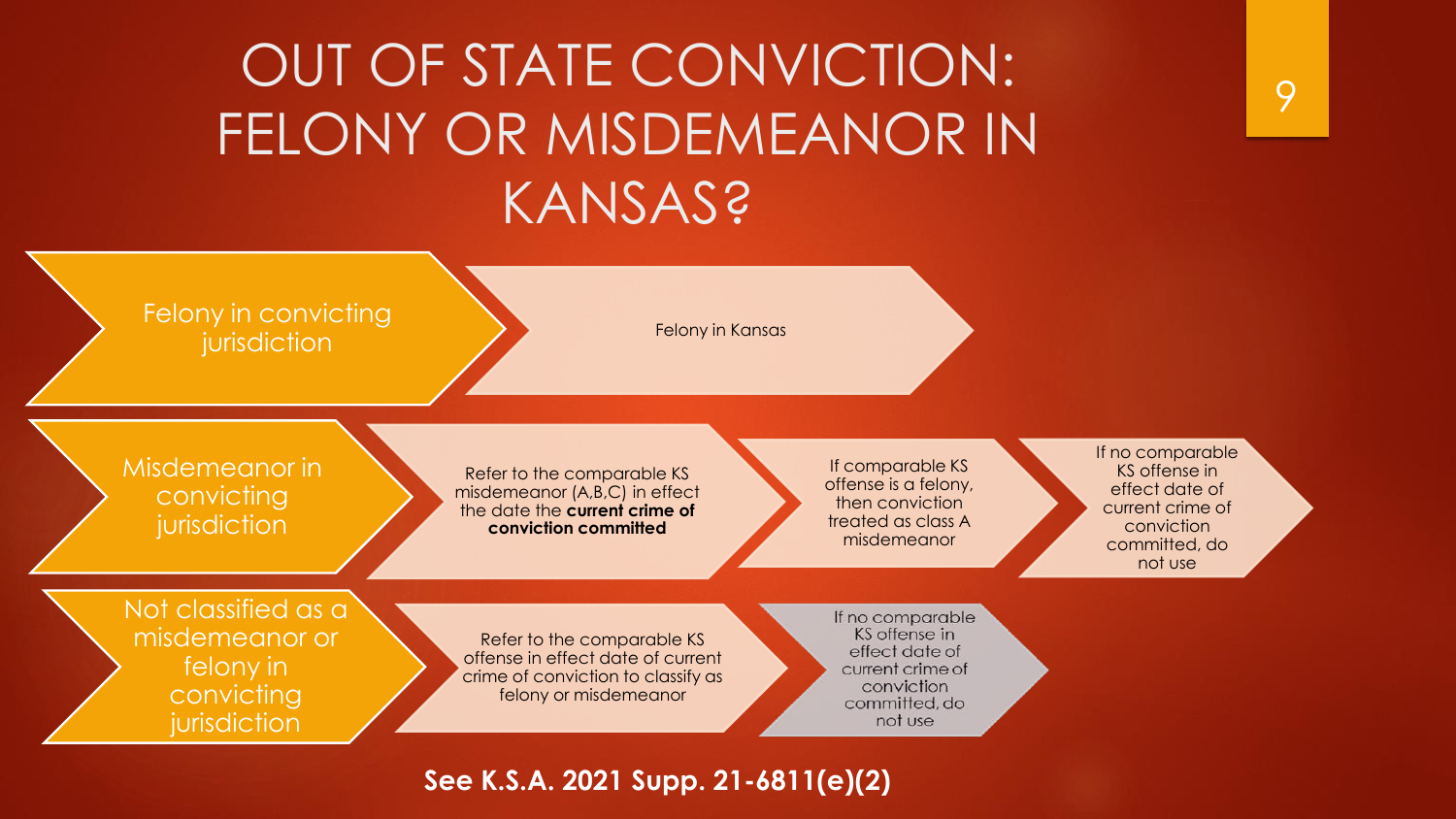## Person felony

- An out-of-state conviction or adjudication for the commission **of a felony offense**, or an attempt, conspiracy or criminal solicitation to commit a felony offense, **shall be classified as a person felony if one or more** of the following circumstances is present as defined by the convicting jurisdiction in the elements of the out-of-state offense:
- (a) Death or killing of any human being;
- (b) threatening or causing fear of bodily or physical harm or violence, causing terror, physically intimidating or harassing any person;
- (c) bodily harm or injury, physical neglect or abuse, restraint, confinement or touching of any person, without regard to degree;
- (d) the presence of a person, other than the defendant, a charged accomplice or another person with whom the defendant is engaged in the sale, distribution or transfer of a controlled substance or non-controlled substance; (e) possessing, viewing, depicting, distributing, recording or transmitting an image of any person;
- (f) lewd fondling or touching, sexual intercourse or sodomy with or by any person or an unlawful sexual act involving a child under the age of consent;
- (g) being armed with, using, displaying or brandishing a firearm or other weapon, excluding crimes of mere unlawful possession; or
- (h) entering or remaining within any residence, dwelling or habitation.

**K.S.A. 2021 Supp. 21-6811(e)(3)(B)**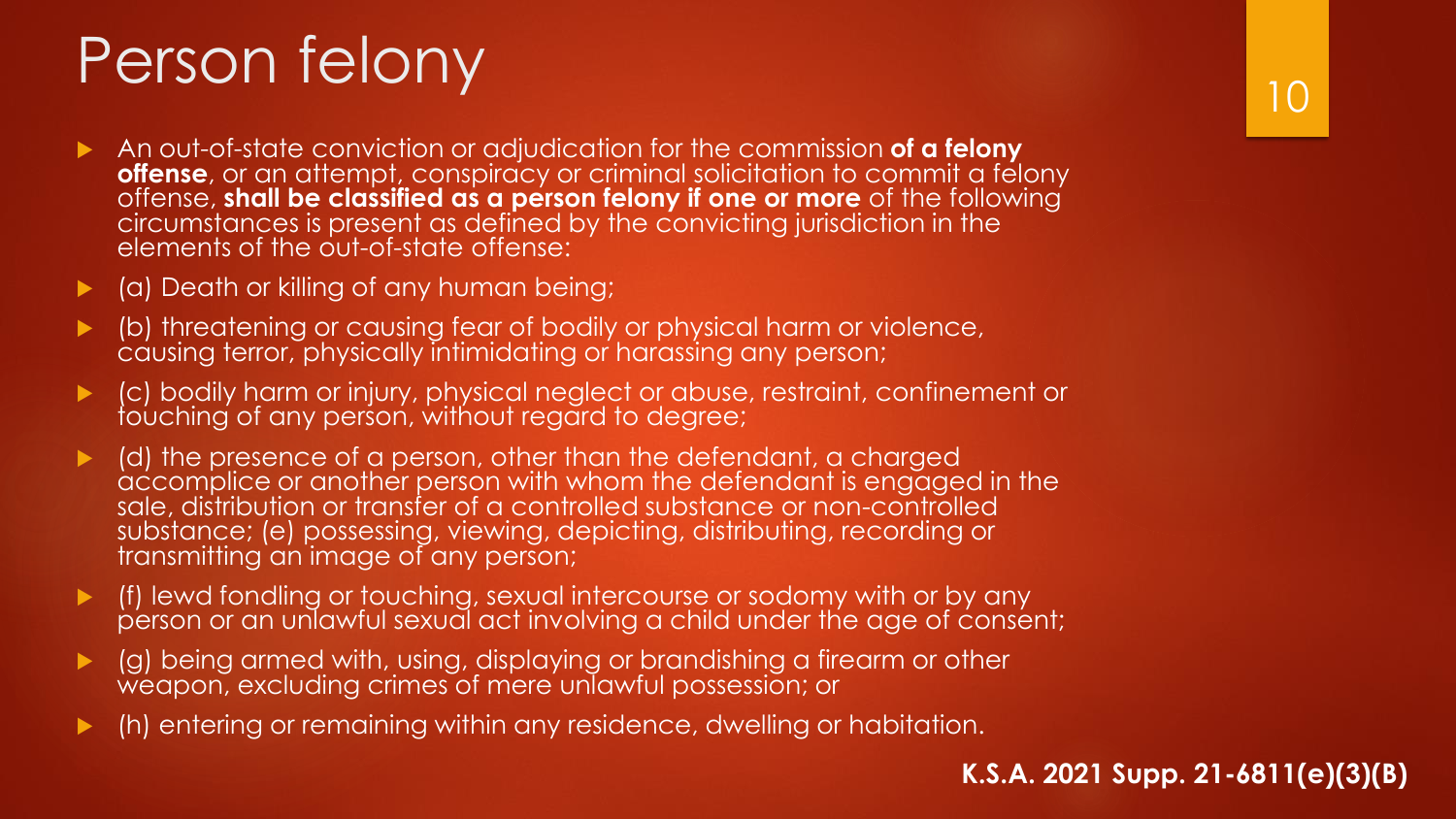What if the prior conviction's classification has changed?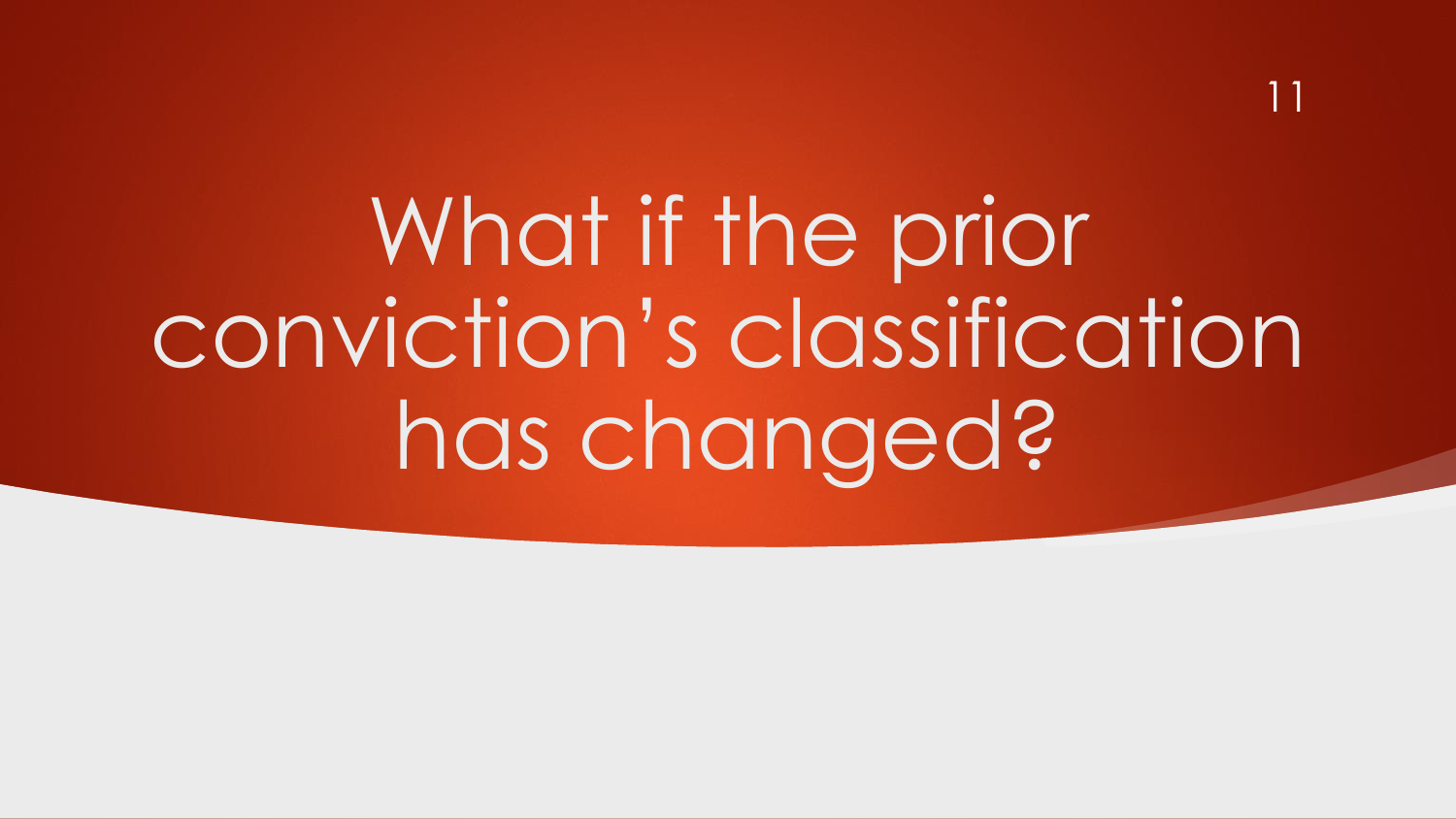## CLASSIFYING PRIOR CONVICTIONS

The classification of a prior conviction will be made in accordance with the law applicable at the time of the current crime of conviction. See *State v. Keel*, 302 Kan. 560, 357 P.3d 251 (2015).



12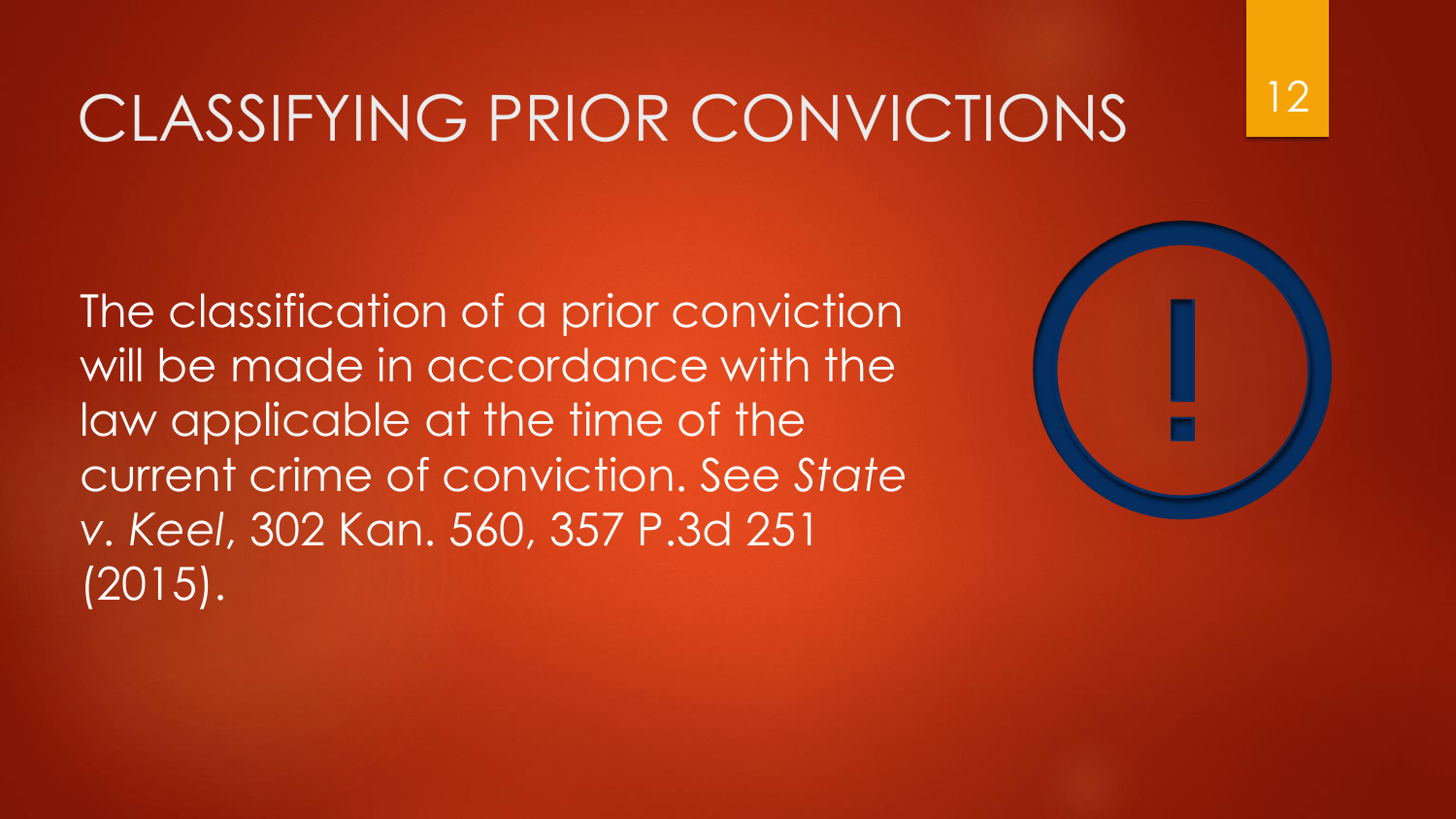**The Kansas Supreme Court held on February 18th, 2022, that under the KSGA, all prior convictions, whether out-of-state, pre-guidelines, or amended postguidelines, are to be classified as person or nonperson as of the time the new crime is committed. The Court specifically said, "We conclude that the better understanding of the statutory sentencing scheme requires that all prior convictions, whether out-of-state, preguidelines, or amended post-guidelines, be classified as person or nonperson as of the time the new infraction is committed."** *State v. Terrell***, No. 122,680, 2022 WL 497319 at \*5 (Kan. February 18, 2022).**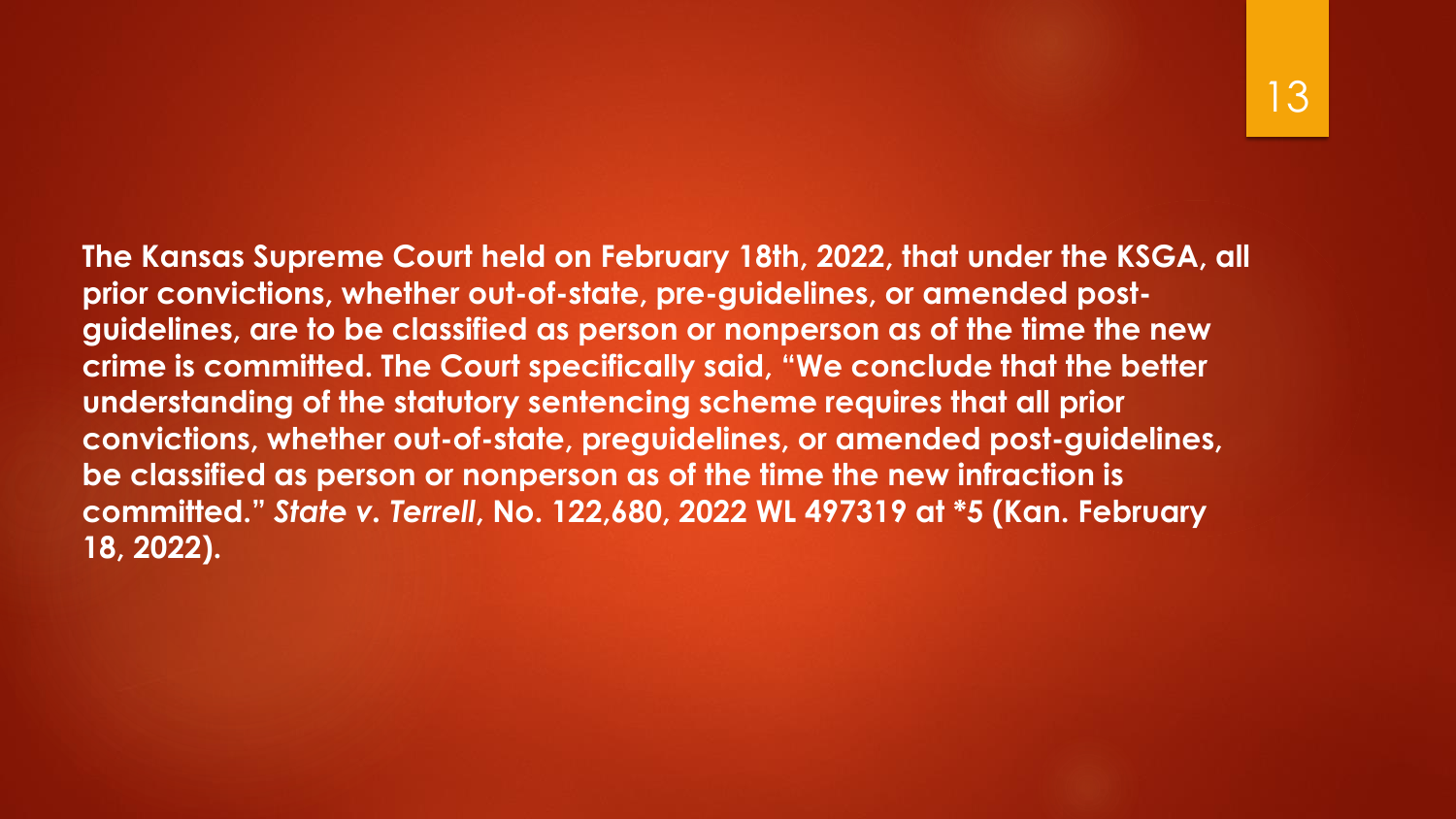# prior convictions of criminal threat

- **The Kansas Supreme Court found that** the provision in the Kansas criminal threat statute, K.S.A. 2018 Supp. 21-5415(a)(1), that allows for a criminal conviction if a person makes a threat in reckless disregard of causing fear is unconstitutionally overbroad. See *State v. Boettger*, 310 Kan. 800, 801, 450 P.3d 805  $(2019)$ .
- KSSC's belief is that if it can be proven a defendant was convicted of intentional criminal threat, the conviction will count. If it cannot be proven whether a defendant was convicted of reckless or intentional, it cannot be counted.
- How can this be proven?
- Case by case basis
- $\blacktriangleright$  Issue when jury instructed on both intentional and reckless criminal threat and when the state's argument included both versions. See *State v. Lindemuth*, 470 P.3d 1279 (Kan. August 28, 2020) and *State v. Johnson*, 310 Kan. 835, 450 P.3d 790 (2019).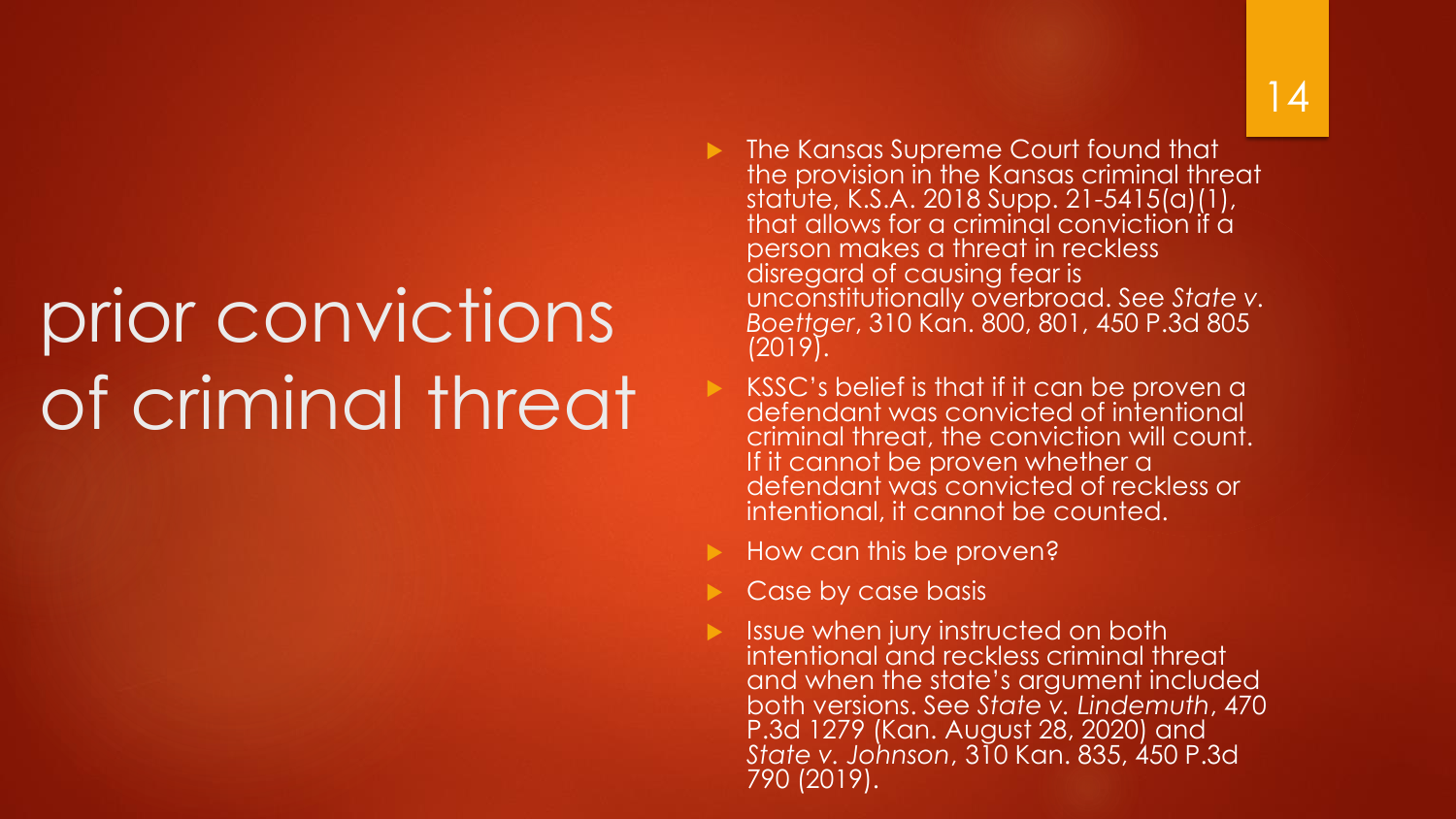#### PRIOR CONVICTION AS SENTENCE ENHANCEMENT OR ELEMENT OF PRESENT CRIME

If a prior conviction of any crime operates to enhance the severity level for the current crime of conviction, elevate the current crime of conviction from a misdemeanor to a felony, or constitute elements of the present crime of conviction, that prior conviction cannot be counted in the offender's criminal history. K.S.A. 2021 Supp. 21-6810(d)(10). Note, however, that prior convictions which elevate the penalty or punishment without raising the severity level of the current crime may be counted for criminal history purposes. *State v. Pearce*, 51 Kan. App. 2d 116, 342 P.3d 963 (2015).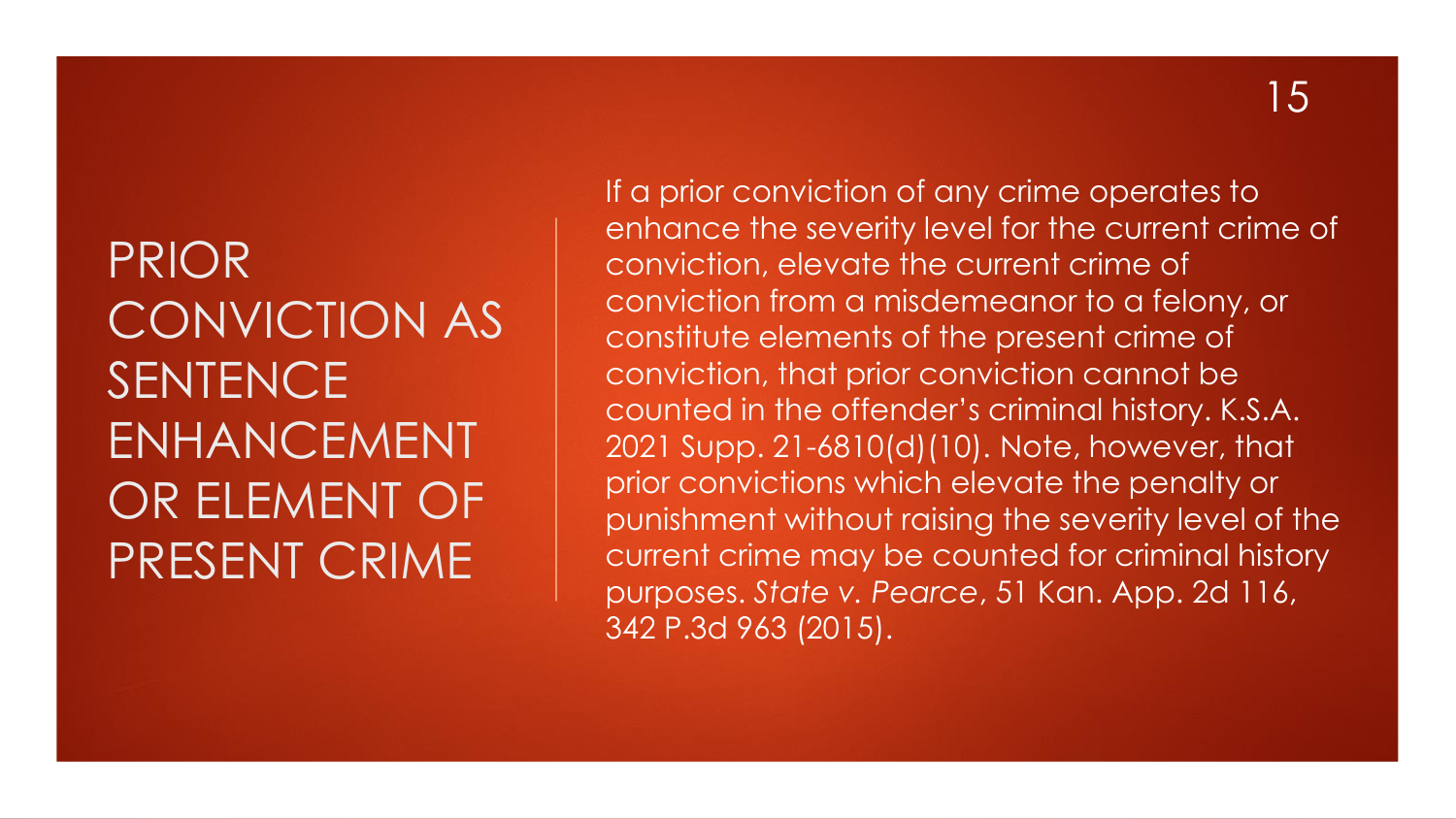## *State v. Pearce*

#### Sentencing for 5<sup>th</sup> burglary

- District Court did not include a prior residential burglary in his criminal history score (this conviction had already been used to make the sentence prison instead of probation under recidivist burglar special rule)
- K.S.A. 21-6810(d)(10): Prior convictions of any crime shall not be counted in determining the criminal history category if they enhance the severity level, elevate the classification from misdemeanor to felony, or are elements of the present crime of conviction. Except as otherwise provided, all other prior convictions will be considered and scored.
- None of the exceptions listed applied to Pearce, so his prior residential burglary should have been included.
- See *State v. Pearce*, 51 Kan.App.2d 116, 342 P.3d 963 (2015)(review denied August 20, 2015).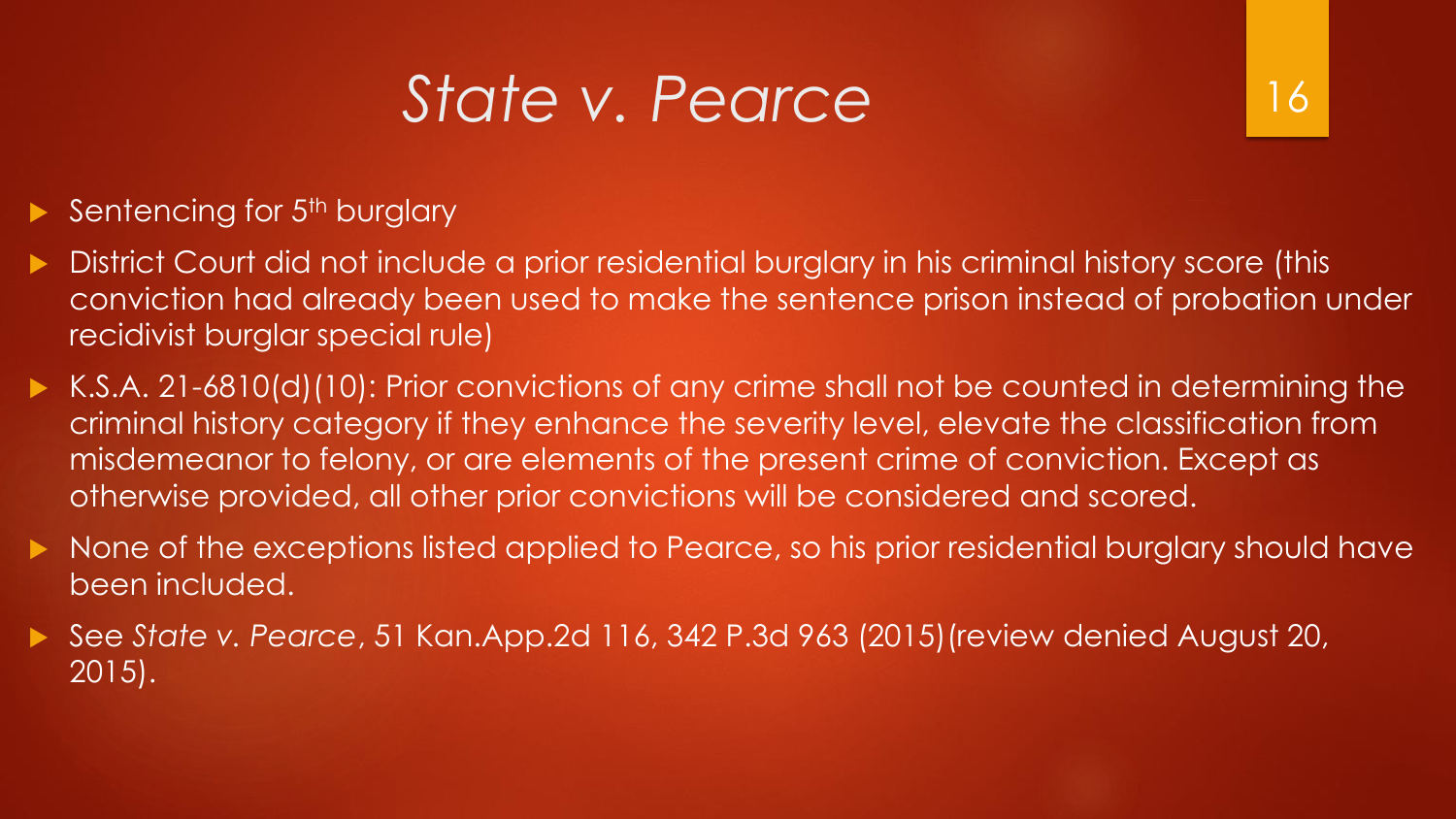# Convictions used for Criminal History & elevate current offense cont'd.

- Defendant convicted of Possession of Methamphetamine, Violation of Protective Order and Felony Domestic Battery
- ▶ Defendant's two prior misdemeanor Domestic Battery convictions were used to calculate his criminal history for the primary grid conviction (Possession of Meth) as well as to elevate the current Domestic Battery charge from a misdemeanor to a felony

17

Defendant argued this violated the rule against "double counting"

Kansas Supreme Court held that a sentencing judge's use of the same two prior misdemeanor domestic batteries both to calculate a defendant's criminal history for his or her base sentence on a current primary grid crime and to elevate a current domestic battery to a felony does not violate K.S.A. 2015 Supp. 21-6810(d)(9)'s restriction on double counting. *State v. Fowler*, 457 P.3d 927 Syl. ¶ 2 (Kan. 2020).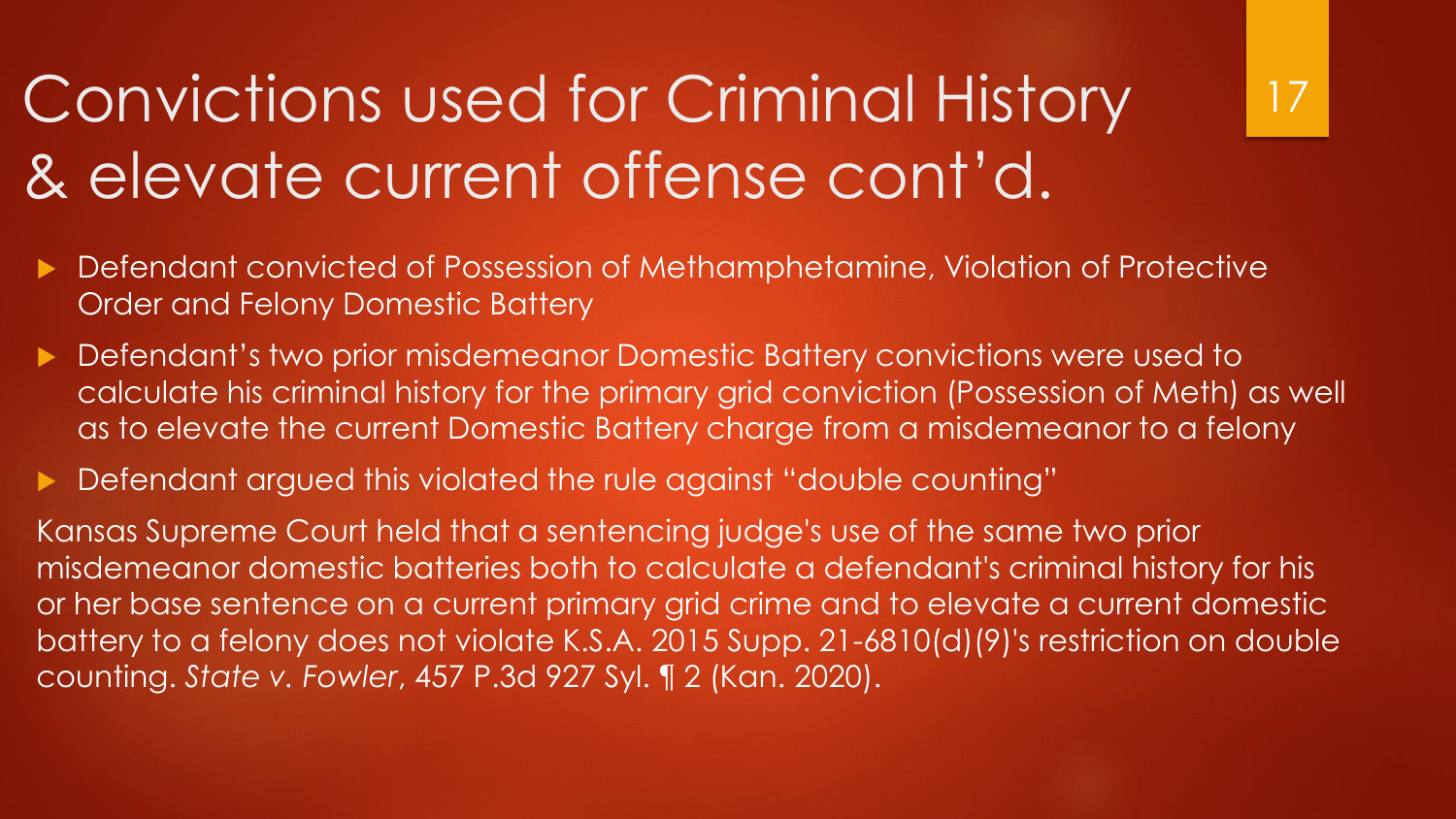## *State v. Williams*

- Defendant had 3 prior person offenses: one conviction for aggravated indecent liberties with a child and two convictions for indecent liberties with a child.
- PSI writer listed defendant's criminal history as "B", State argued it was "A"
- District court ruled that criminal history score should be "A" and classified defendant as persistent sex offender
- ▶ The Court of Appeals held that the defendant's prior offense could be used both to calculate his criminal history score and to classify him as a persistent sexual offender because the prior conviction was not used to enhance the severity level of his current offense, it did not change his current offense from a misdemeanor to a felony, and it was not used as an element of his current offense under K.S.A. 2016 Supp. 21-6810(d)(9). See *State v. Williams*, No.121,571, 2020 WL 5849347 at \*2 (Kan. App. 2020) (unpublished opinion)(review denied August 10, 2021).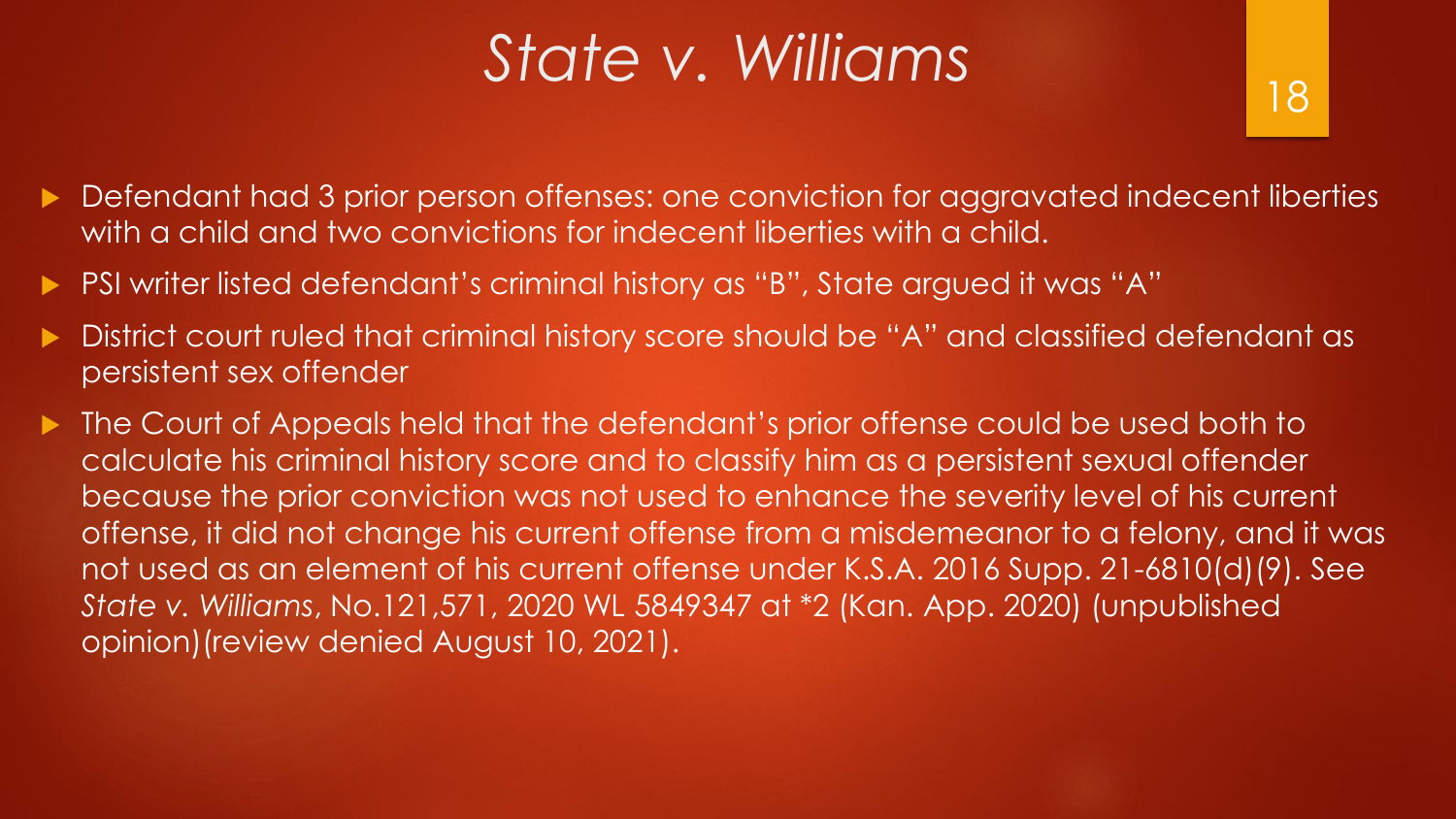# Failure to Register as **Offender** Convictions

A prior conviction that creates the need for registration as a sex, drug or violent offender is an element of the offense of failure to register and may not be counted in determining the criminal history score on conviction of failure to register. See *State v. Pottoroff*, 32 Kan. App. 2d 1161, 96 P.3d 280 (2004).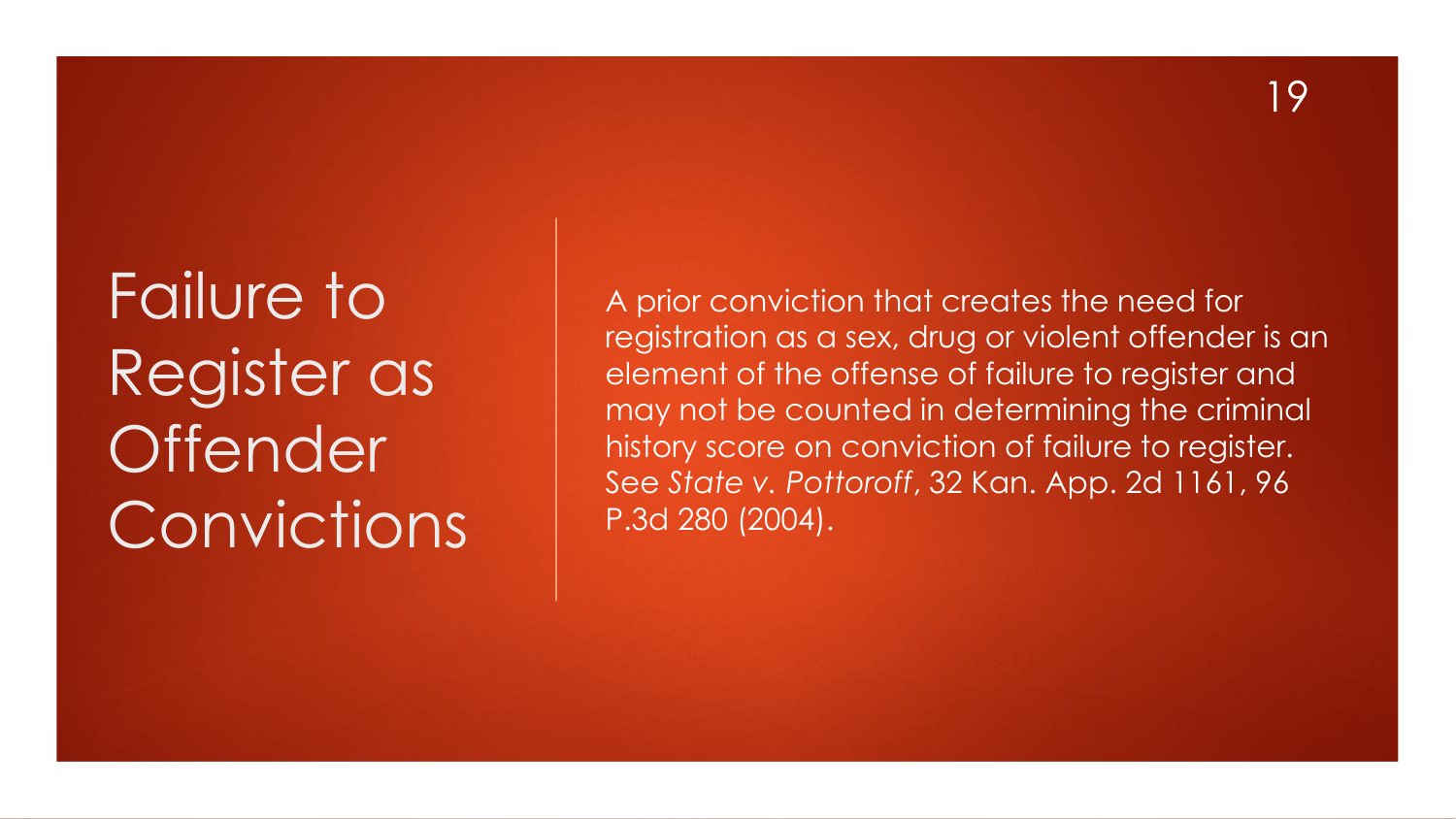# Aggravated Escape from **Custody** Convictions

For a conviction of the crime of aggravated escape from custody (K.S.A. 2021 Supp. 21-5911) that requires that the offender be in custody for a felony, such felony is considered an element of the crime and may not be counted in the defendant's criminal history. *See State v. Taylor*, 262 Kan. 471, 939 P.2d 904 (1997). However, not all alternative means of the crime of aggravated escape require the element of being in custody for a felony. See *State v. Brown*, 32 Kan. App. 2d 24, 80 P.3d 404 (2003).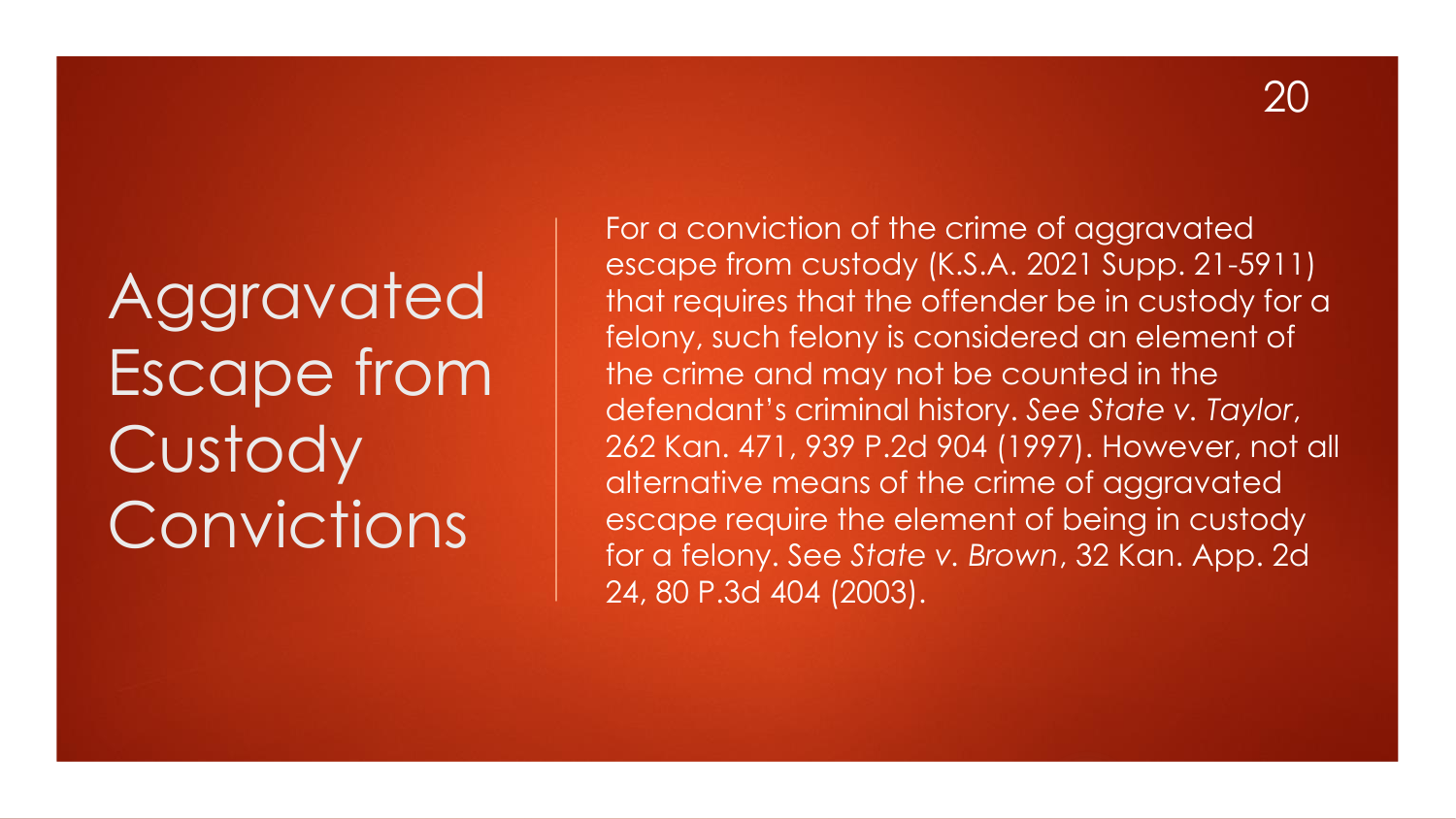**Tampering** with **Electronic Monitoring** Equipment Convictions

The conviction giving rise to the order requiring the defendant be subjected to electronic monitoring equipment is not an element of the crime of tampering with electronic monitoring equipment and may be counted for criminal history purposes. (K.S.A. 2021 Supp. 21-6322). See *State v. Thacker*, 48 Kan. App. 2d 515, 292 P.3d 342 (2013).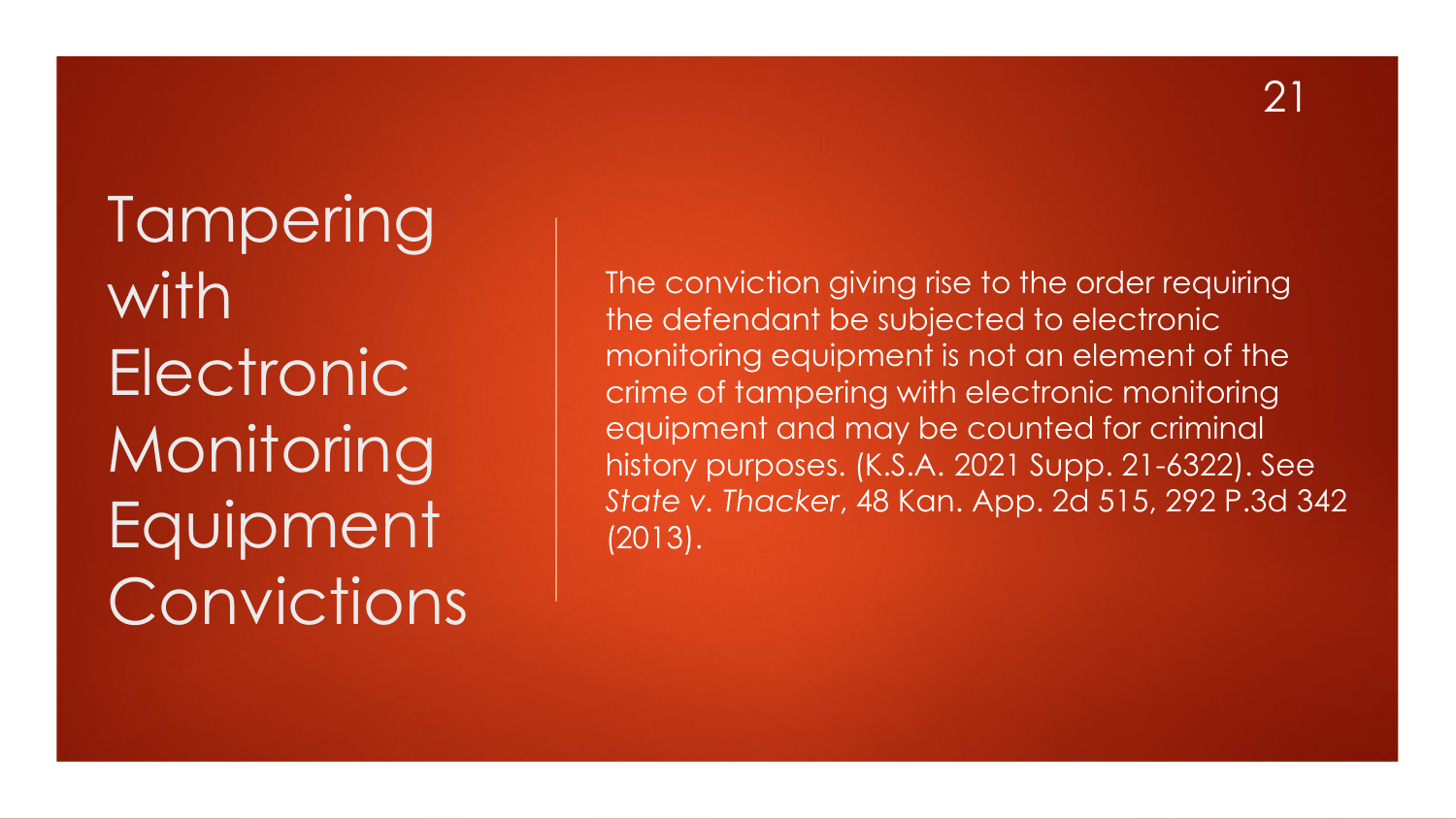# Completing the JE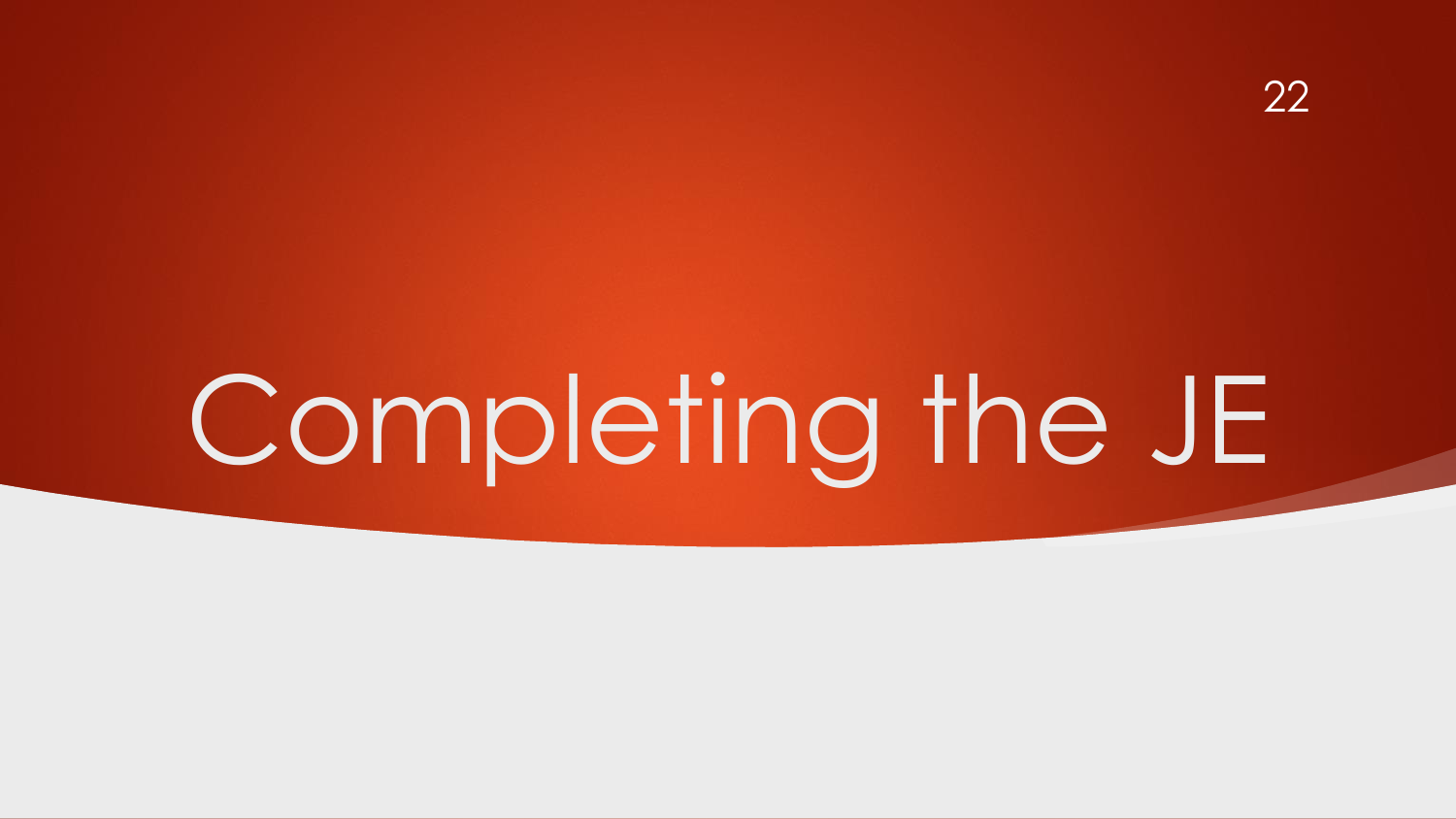

# FAQ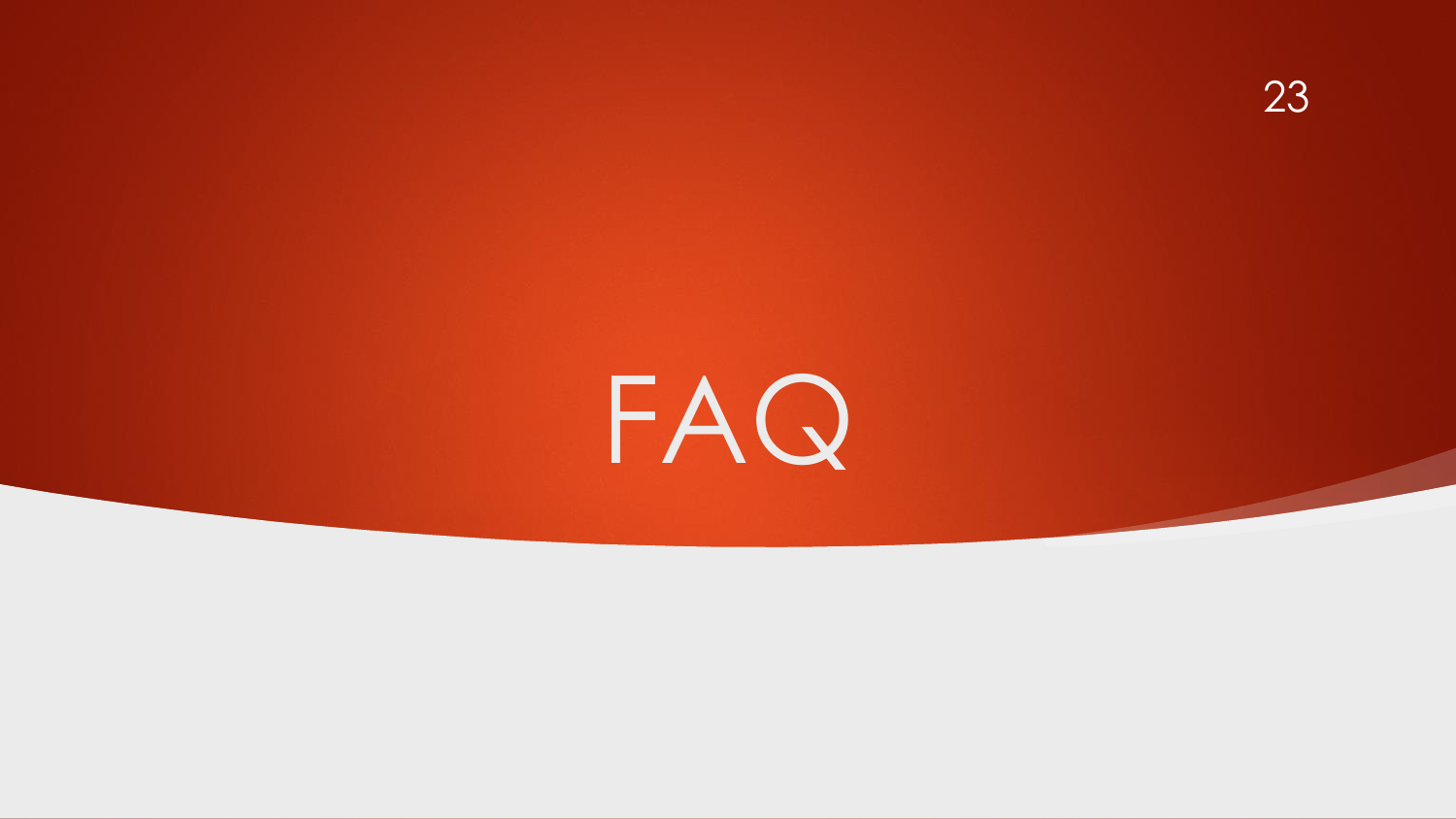# What Journal Entry form should be used?

**The date of offense** controls selection of the Presentence Investigation (PSI) and Journal Entry (JE) forms. Each year the Kansas Sentencing Commission modifies these forms to comport with the laws and special sentencing rules in effect beginning July 1 of that year. The state operates on a FY, thus, refer to the top of the JE/PSI form to confirm effective date. [KSSC Website has forms for prior years.]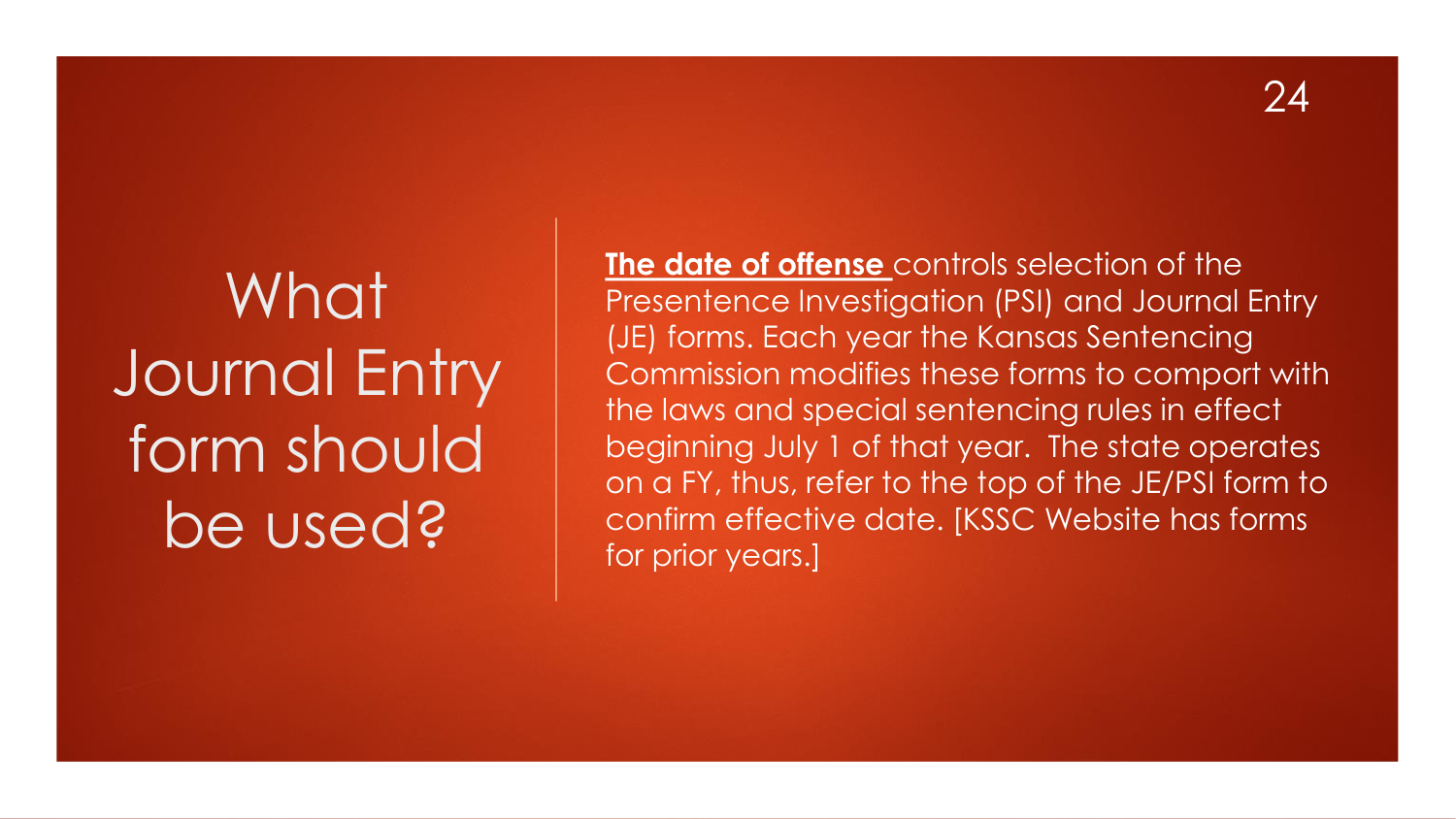What is the primary crime in a multiple conviction case?

- Base sentence is established from the primary crime
- Generally the crime with the highest severity ranking is the primary crime
- Presumptive imprisonment crime is primary over a presumptive nonimprisonment crime
- When the offender is convicted of crimes sentenced on nondrug and drug grids, the primary crime is the one that carries the longest prison term. Therefore, in sentencing with the drug grid and nondrug, both crimes having the same presumption of probation or imprisonment, the primary crime shall be the crime with the longest sentence term.
	- See K.S.A. 2021 Supp. 21-6819(b)(2).
	- Reminder: non-base sentences shall be calculated as criminal history level "I." K.S.A. 2021 Supp. 21- 6819(b)(3) and (b)(5).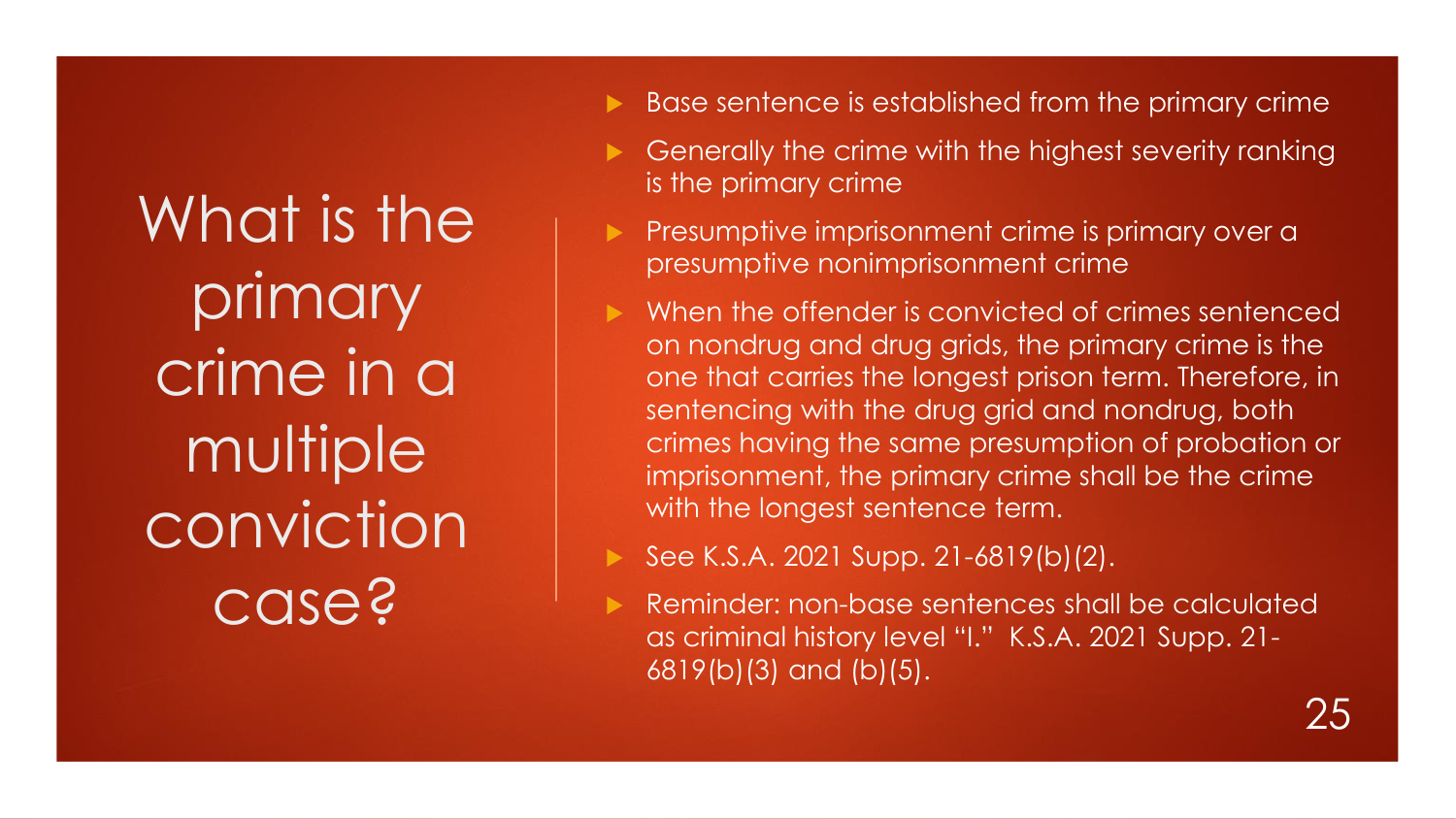When **Primary** Crime is Prison

#### 26

If the sentence for the primary crime is prison, the entire imprisonment term of the consecutive sentences will be served in prison, even if the additional crimes are presumptive nonprison. K.S.A. 2021 Supp. 21- 6819(b)(6).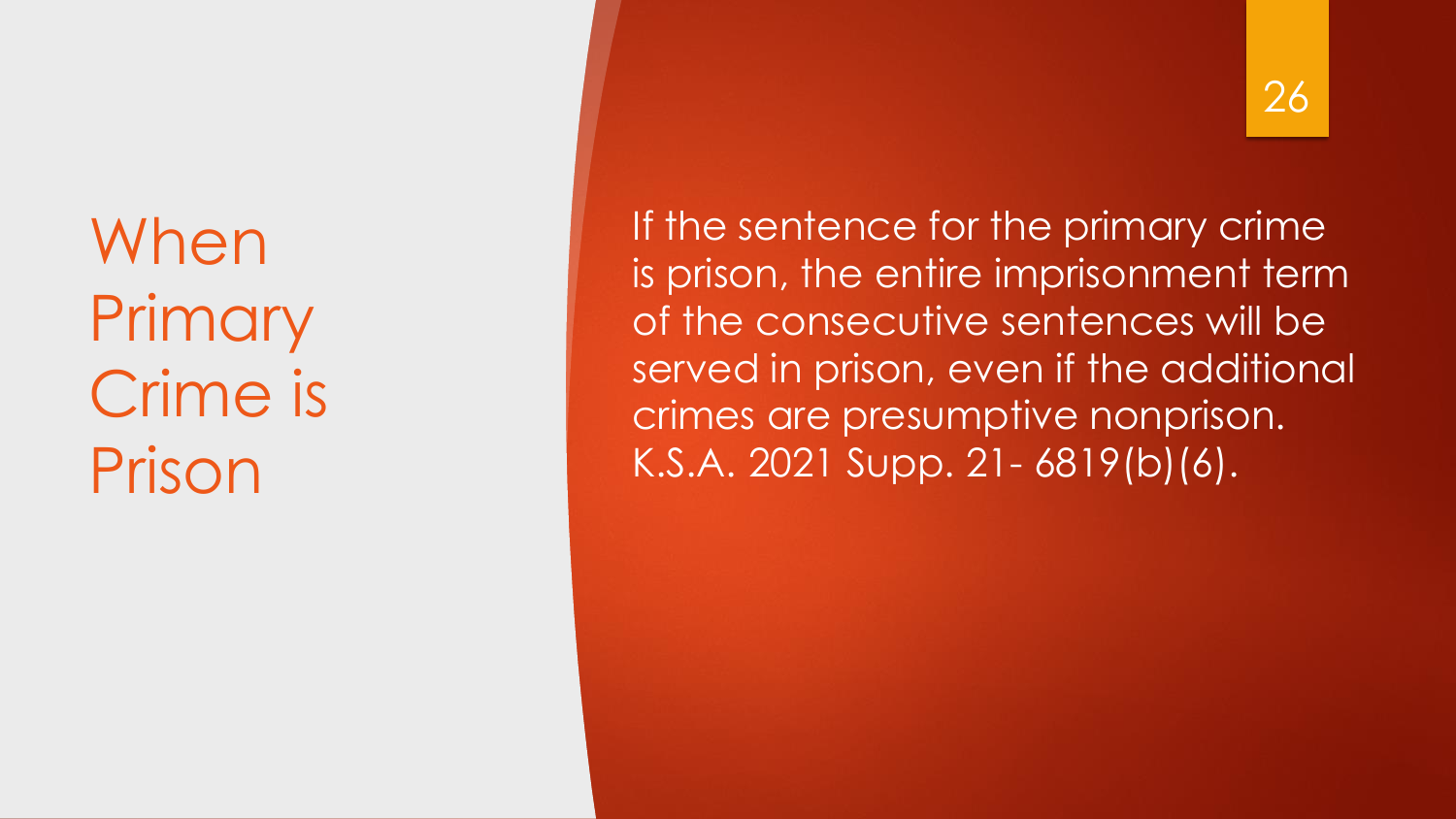

#### *State v. Fowler*

- The Primary Offense will be the grid-felony. See *State v. Fowler*, 311 Kan. 136, 143, 457 P.3d 927 (2020).
- "In a multiple-conviction case, the sentencing judge must "establish a base sentence for the primary crime." K.S.A. 2018 Supp. 21-6819(b)(2). "The primary crime is the crime with the highest crime severity ranking." K.S.A. 2018 Supp. 21- 6819(b)(2). If there are multiple crimes with the same severity ranking, the district judge must "designate which crime will serve as the primary crime." K.S.A. 2018 Supp. 21-6819(b)(2). If one or more convictions in the current case are off-grid crimes, those crimes are ignored to determine the appropriate sentences for any grid crimes. K.S.A. 2018 Supp. 21-6819(b)(2). Non-grid crimes that have sentences prescribed by individual statutes also are excluded from grid calculation and thus can never qualify as primary crimes under the KSGA. See K.S.A. 2015 Supp. 21-6804(i)." *Id.*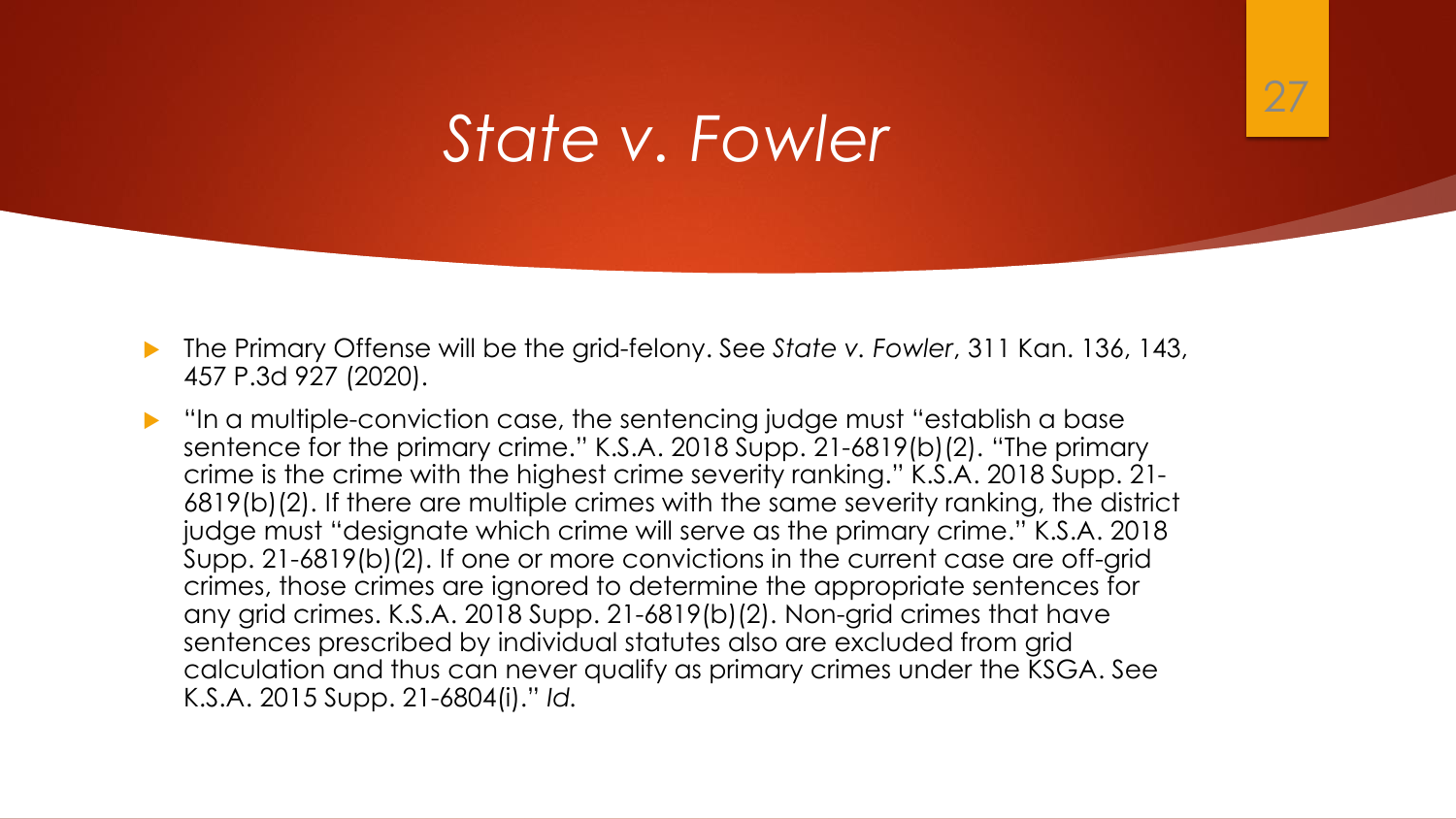What should be listed as the primary crime when there is an offgrid and a grid-felony in the same case?

When an off-grid crime is part of a multiple count case, the primary on-grid crime should be used for determining the base guideline sentence, using full criminal history. See K.S.A. 2021 Supp. 21- 6819(b)(2). Additionally, if the sentences are consecutive, the offender shall not begin to serve the on-grid sentence until paroled from the offgrid sentence, and postrelease term is based on the off-grid sentence.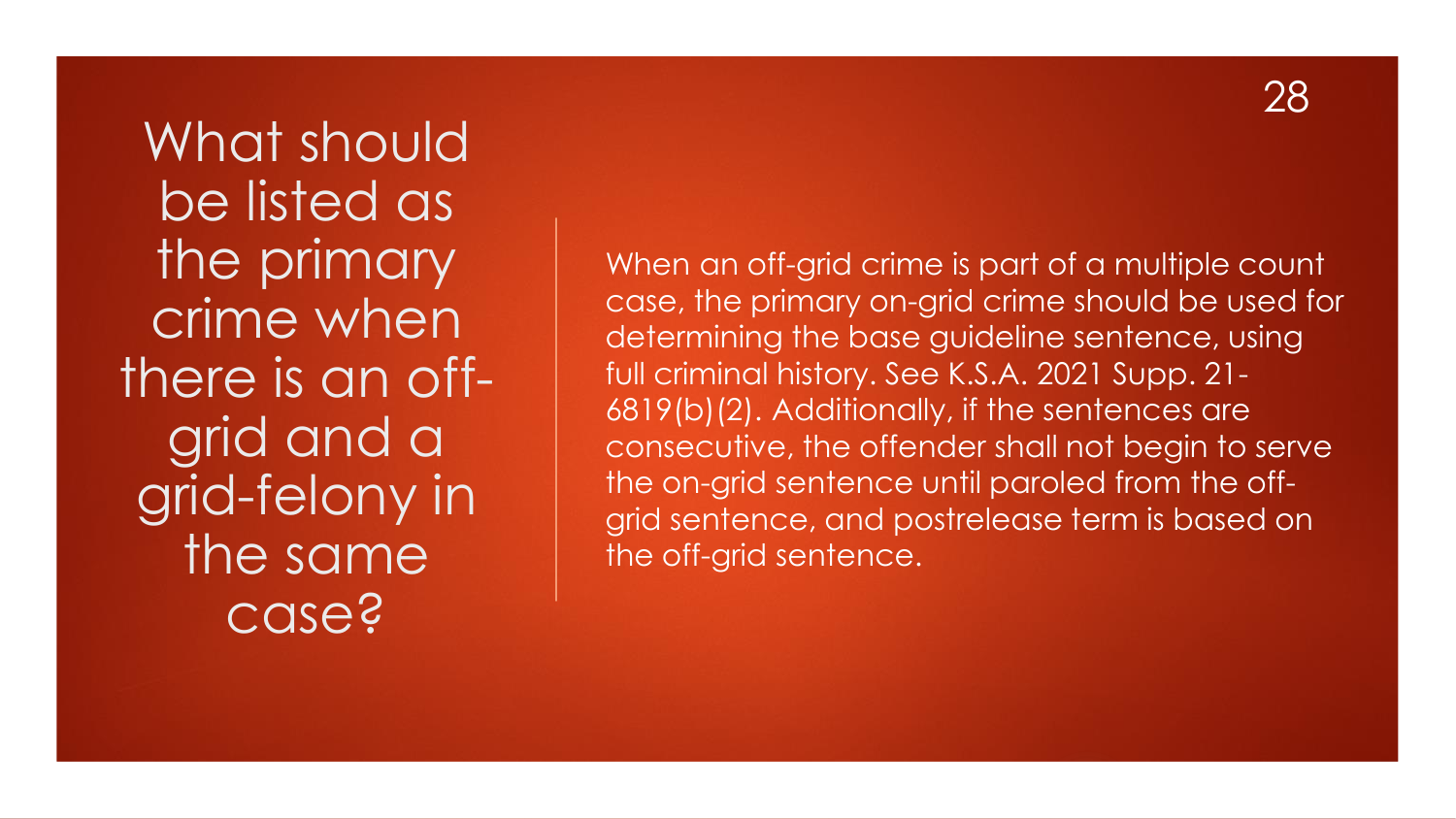### DOUBLE RULE

 $\blacktriangleright$  The total prison sentence imposed in a case involving multiple convictions arising from multiple counts within an information, complaint or indictment cannot exceed twice the base sentence. This limit shall apply only to the total sentence, and it shall not be necessary to reduce the duration of any of the nonbase sentences imposed to be served consecutively to the base sentence. The postrelease supervision term will reflect only the longest such term assigned to any of the crimes for which consecutive sentences are imposed. Supervision periods shall not be aggregated. K.S.A. 2021 Supp. 21-6819(b)(4). 29

 Example: If defendant receives 25 months for the primary offense, and has three additional offenses that have 12 months each and are all consecutive – the grand total number of months (Recap) would be 50 and not 61 (25 + 12 + 12 + 12 =61). (On Recap Section VII.)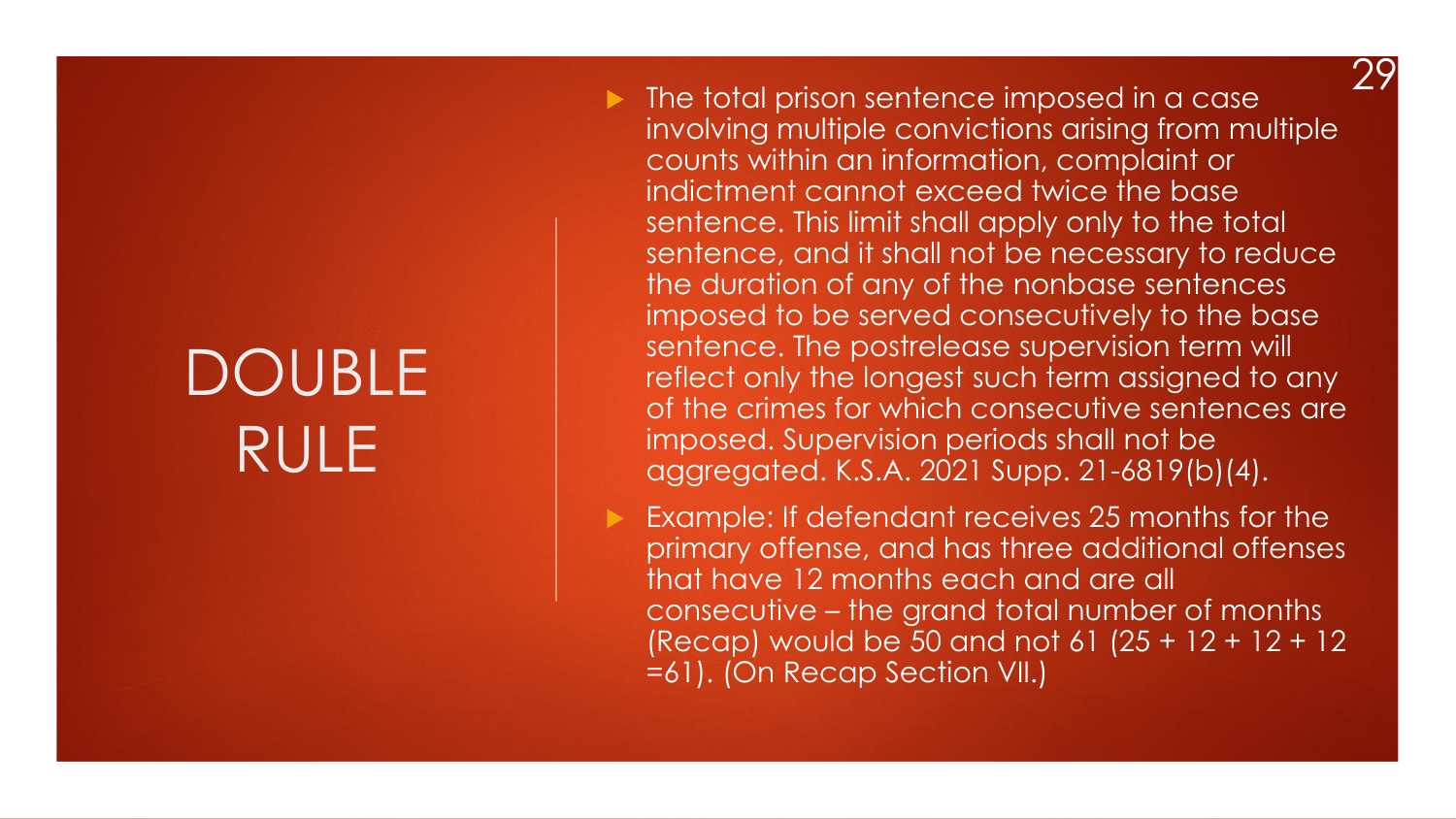#### DOUBLE RULE **WHEN** CONSOLIDATING CASES FOR TRIAL

**Three sexual assaults on different women, 2** different cases charged

Cases consolidated for trial; sentenced separately, base sentence determined for each

More specifically, Dixon argues that K.S.A. 2020 Supp. 21-6819(b) $(4)$ , commonly known as the "double rule," violated his equal protection rights in the manner that it was applied to his sentencing following his consolidated trial of two criminal cases. He asserts the double rule treats one class of defendants—those that have multiple counts charged in one charging document—differently from another class of defendants—those that have multiple cases consolidated for trial because the charges could have been brought in one charging document—even though the only difference between the two classes is the number of case numbers attached to the charges." *State v. Dixon*, 60 Kan.App.2d 100, 130, 492 P.3d 455 (Kan. App. 2021)(*rev. denied* September 27, 2021).

30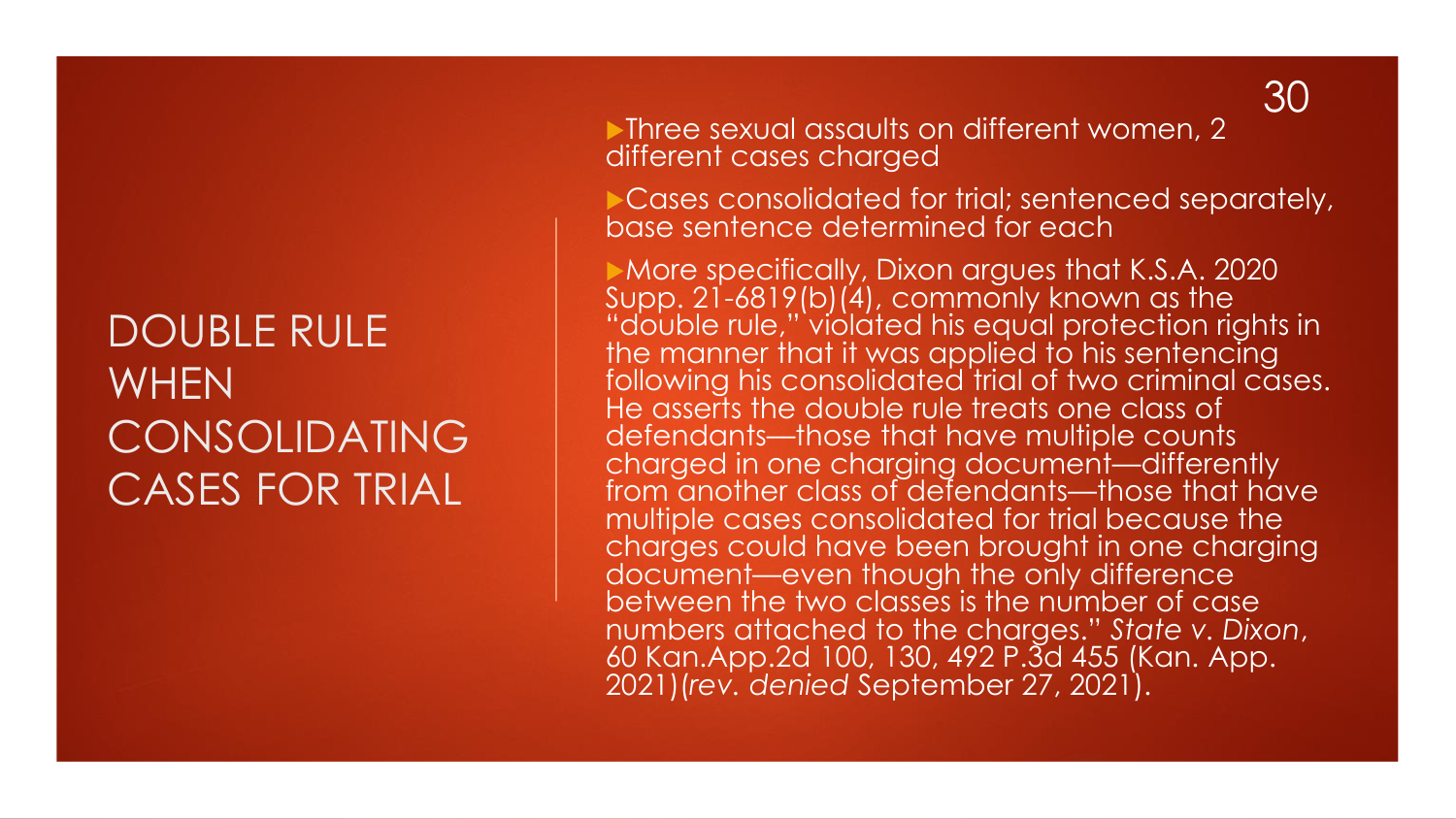#### STATE V. DIXON CONT'D.

▶ "Before proceeding with further analysis, we observe that the Kansas Supreme Court has held that under the language of the statute, the double rule does not apply to separate cases that are consolidated for trial under K.S.A. 22-3203. State v. McCurry, 279 Kan. 118, 127, 105 P.3d 1247 (2005). But the holding in McCurry is based strictly on statutory construction and the constitutionality of the statute was not challenged in that case." *State v. Dixon*, 60 Kan.App.2d 100, 132, 492 P.3d 455 (Kan. App. 2021) (*rev. denied* September 27, 2021).

Court's Analysis: (1) double rule treats arguably indistinguishable defendants differently, (2) double rule as applied to Dixon's cases does not pass rational basis scrutiny and (3) the remedy for the constitutional violation identified herein is to extend the double rule to cases consolidated for trial based on a finding that the charges could have been brought in one charging document. See *id.* 133-140.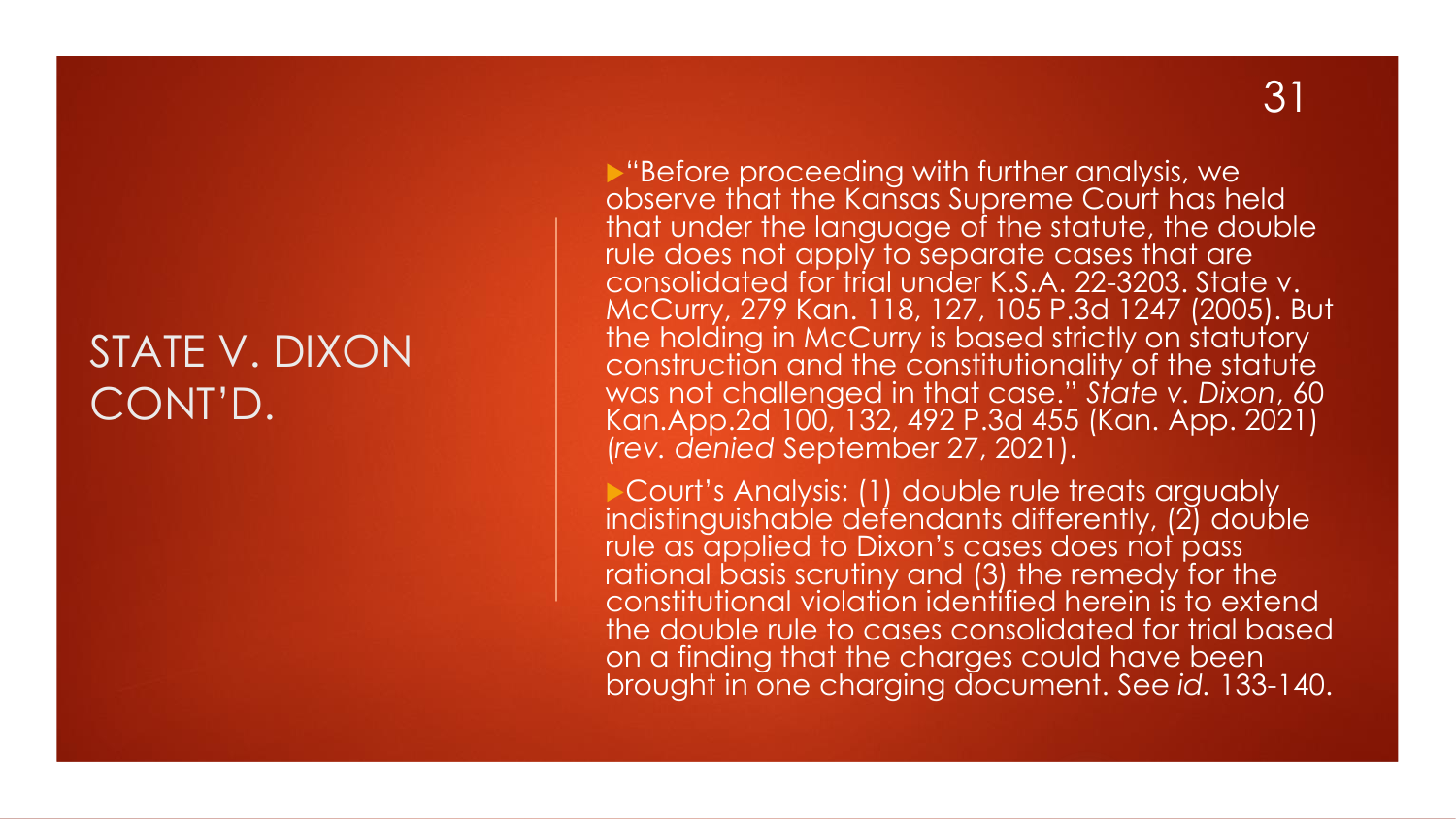#### DOUBLE RULE WHEN CONSOLIDATING CASES FOR TRIAL CONT'D.

▶ 2 cases consolidated for trial

**Found guilty and judge sentenced him for the** cases separately

▶ The COA held "....that when the State chooses to consolidate cases for trial because the charges could have been brought in one charging document, then the State must be held to the sentencing limitations—applying only one base sentence—applicable to a trial based on one charging document. See Dixon, 60 Kan. App. 2d at 140, 492 P.3d 455 (reasoning same in relation to double rule)." *State v. Myers*, No. 123,439, 2022 WL 1052077 at \*27 (Kan. App. 2022)(unpublished opinion).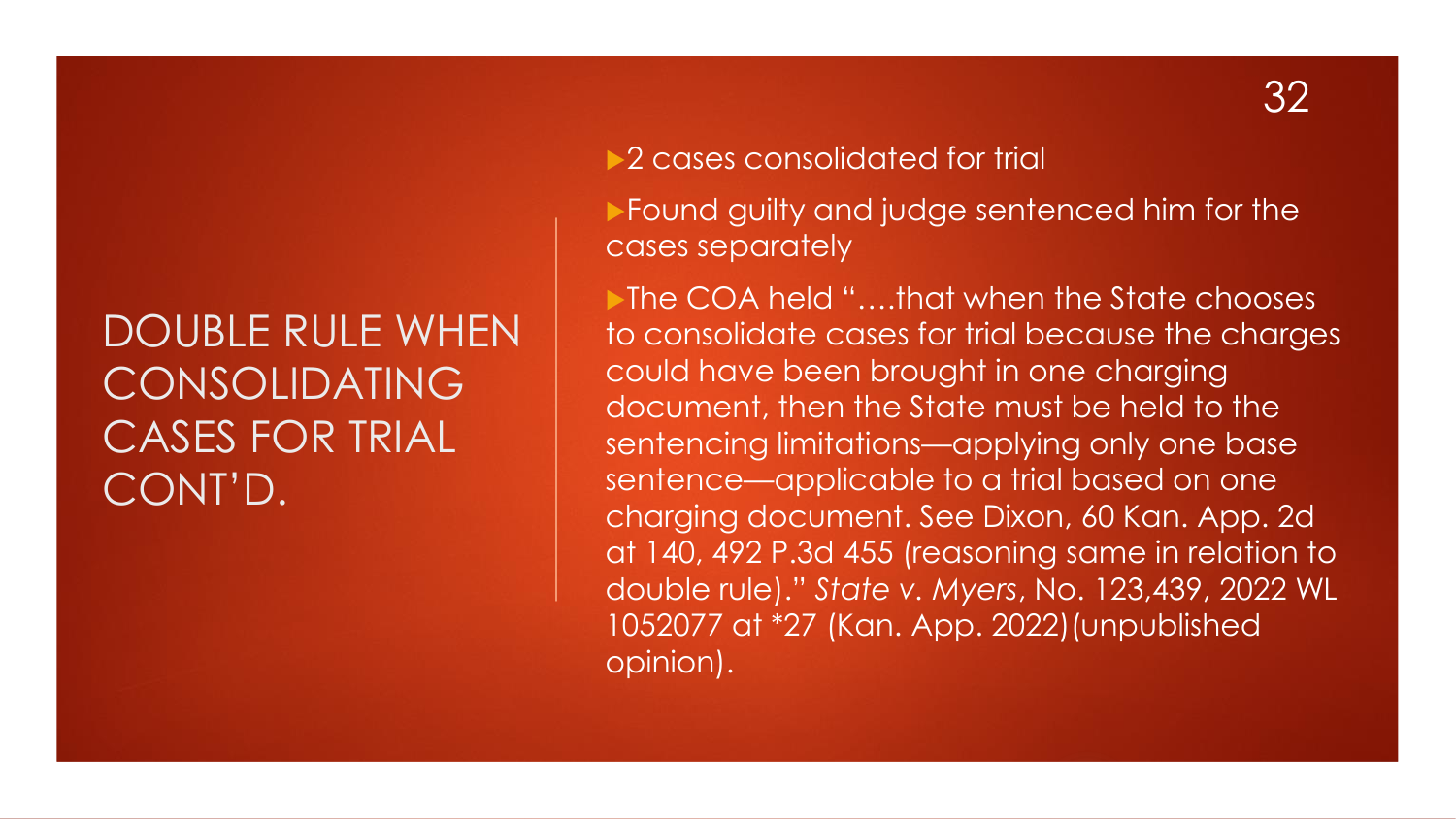### REMINDERS FROM THE RESEARCH DEPARTMENT

- Page 1 of the JE has the PRESUMPTIVE sentencing range. The actual SENTENCE IMPOSED is on Page 2
	- Don't just copy what's on the PSI, make sure the JE accurately reflects the sentence imposed by the judge!
- Complete all applicable supplemental pages
- If Drug Offense, please indicate the name of drug and amount (if distribution) on PSI and JE
- If probation is imposed, indicate on the JE whether offender is being supervised by Community Corrections or Court Services
- $\blacktriangleright$  Fill out the full statute subsections. These are meaningful as they often change the factual nature of the crime.
- Make sure the proper registration period is selected and that the registration information is filled in if it's a registration crime
- List reasons for departure more than just "parties agreed!"
- Make sure the correct post release period is marked, especially when it is a sex offense that might have lifetime postrelease .

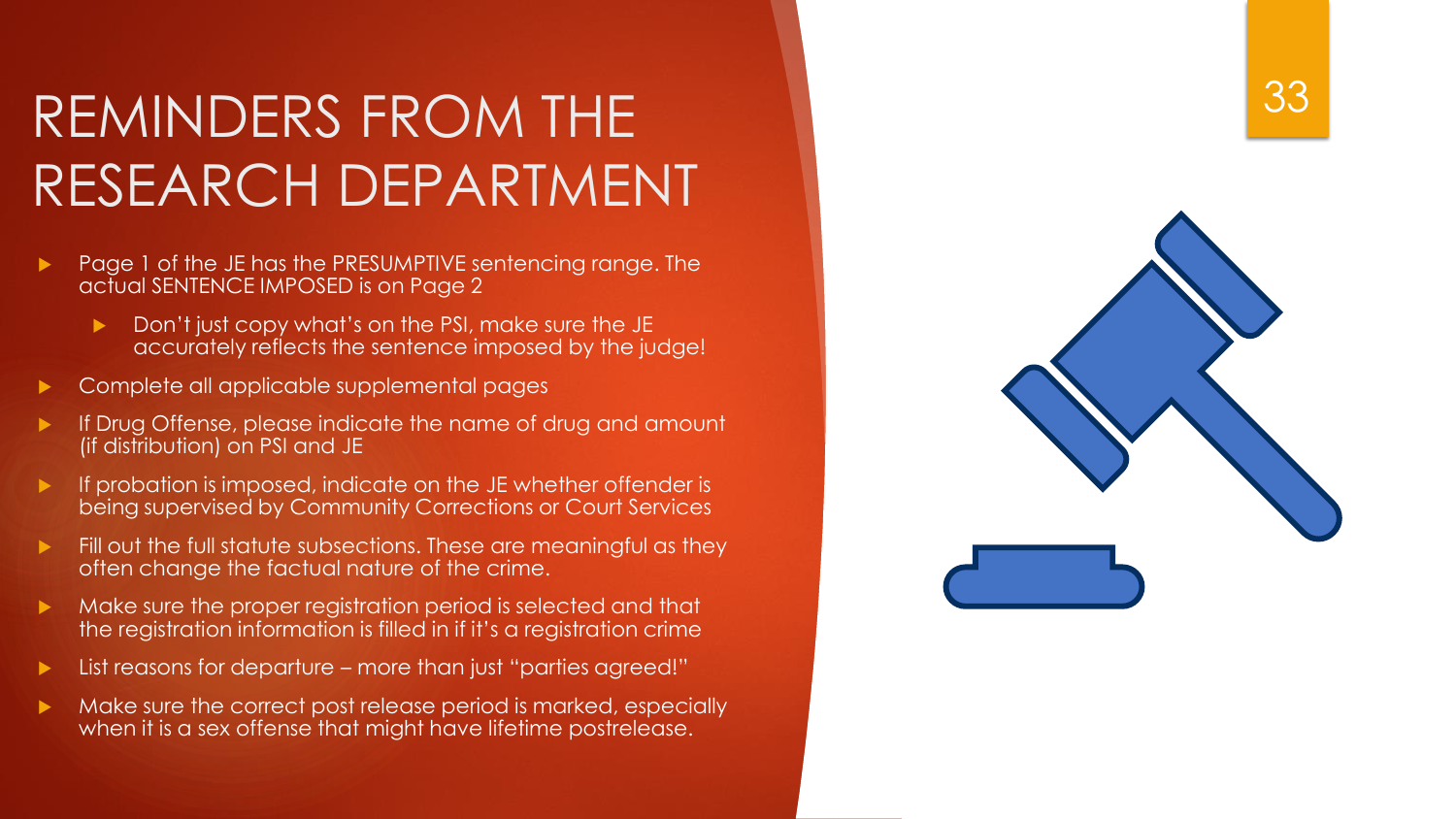## REVISED JE/PV FORMS ON WEBSITE



QR Codes Start using from KSSC's website

Notice and Information will be going out soon!

34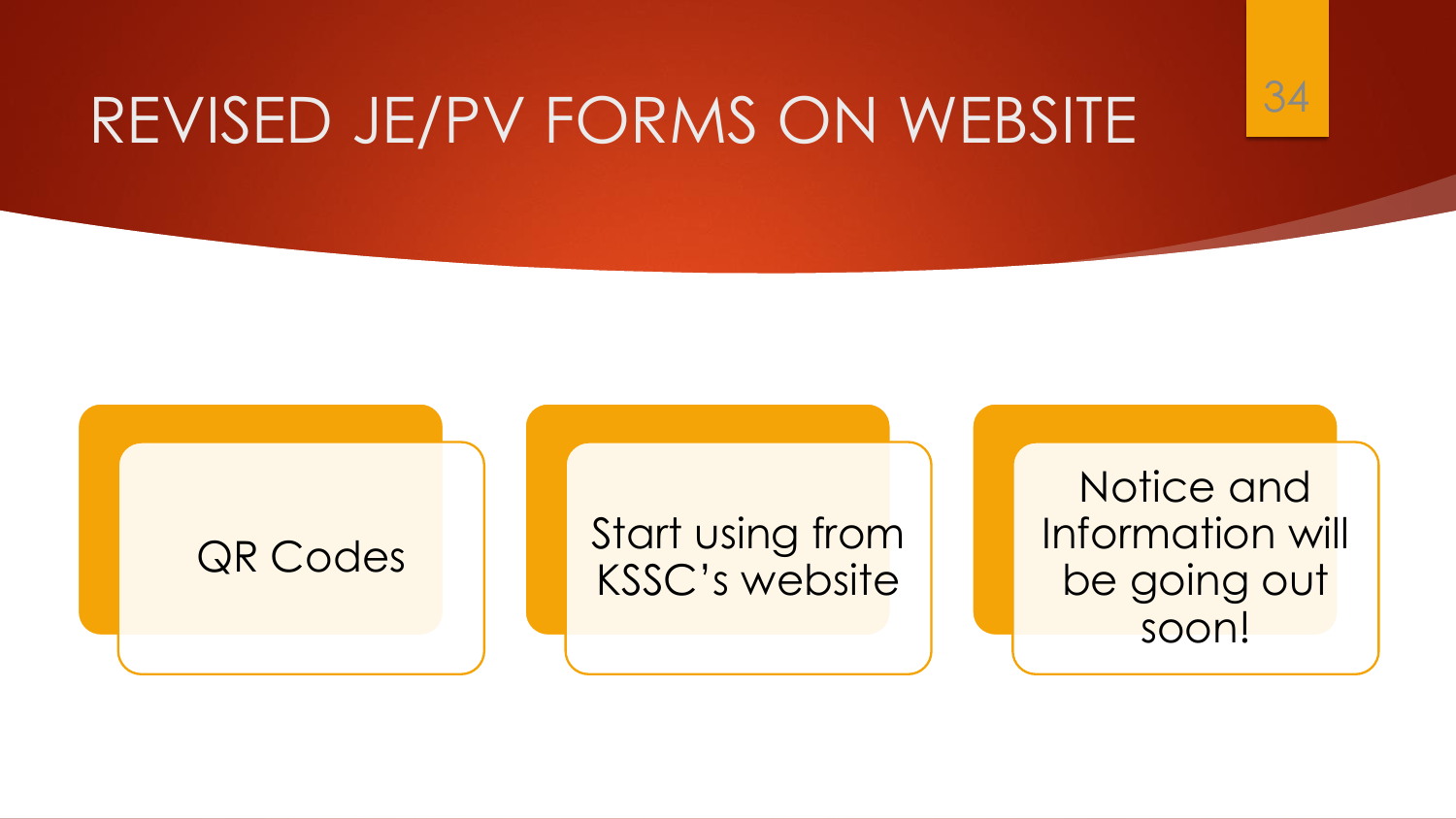



# QUESTIONS?